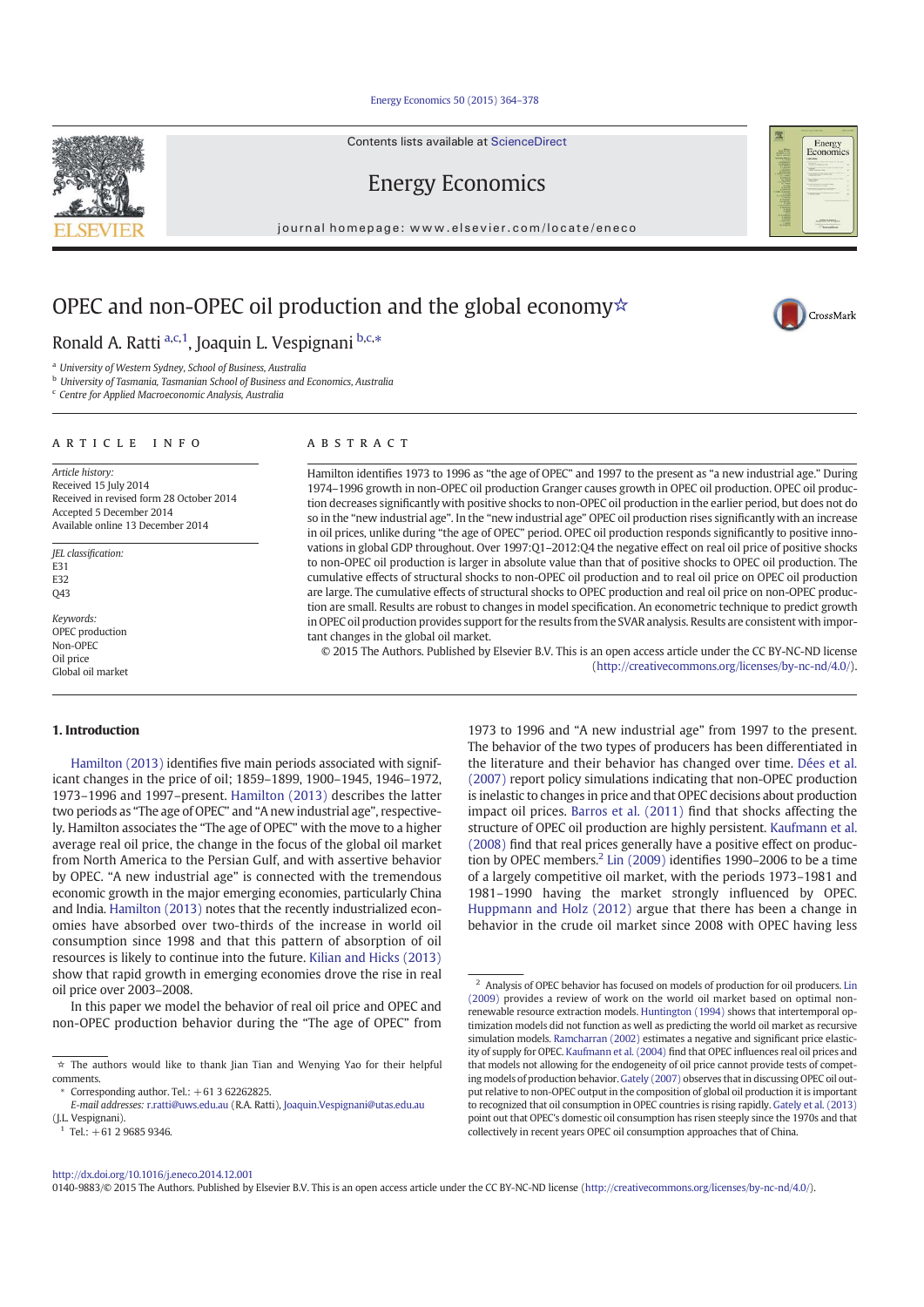

Fig. 1. a: Oil production for OPEC and non-OPEC countries (quarterly data):1974:O1 to 2012:O4. b: Oil production for Saudi Arabia and for OPEC minus Saudi Arabia (quarterly data):1974:Q1 to 2012:Q4.

market power, in contrast to before 2008 when Saudi Arabia acted as Stackelberg leader with a non-cooperative OPEC. Kolodzeij and Kaufmann (2014) argue that failure to model OPEC and non-OPEC oil production separately (and to just focus on aggregate global oil production) will lead to underestimation of the influence of supply shocks on real oil prices.

An increase in economic growth in developing countries may be associated with a higher expected growth for commodity demand than an increase in growth in developed countries. Radetzki (2006) finds that growth in emerging market countries is associated with a relatively greater usage of commodities than in expansion in developed economies.<sup>3</sup> Roberts and Rush (2010) report that commodity resources are used relatively intensive in traded goods and that growth in trade is a driving force in the growth of developing countries. Developing Asia grew at an average annual pace of 8.5% over the period between 2003 and 2013. The IMF expects developed economies to grow 2.2% in 2014 and developing economies to grow at almost 6% in 2014.<sup>4</sup>

In this paper we estimate the interrelationship between OPEC oil production, non-OPEC production, global aggregate demand and real oil price with a structural VAR model. Results are consistent with fundamental and related changes in the global oil market, based on strong global demand maintaining real oil price at high levels over most of 1997:Q1–2012:Q4, a steady upward trend in non-OPEC oil production over the last forty years, and a change in the behavior of OPEC from reacting to non-OPEC oil production to responding to higher real oil price.

We find that growth in OPEC oil production moves to offset growth in non-OPEC production during 1974:Q1–1996:Q4, but not during 1997:Q1–2012:Q4. Growth in OPEC oil production is not influenced by oil price during 1974:Q1–1996:Q4, but is influenced during 1997:Q1– 2012:Q4. Growth in non-OPEC oil production responds significantly to positive innovations in real oil price over 1974:Q1–1996:Q4. Growth in non-OPEC oil production does not respond significantly to positive innovations in real oil price over 1997:Q1–2012:Q4, possibly because real oil price during this period is above a threshold required for non-OPEC to maximize production.<sup>5</sup> Over 1997:Q1-2012:Q4 the negative effect on real oil price of positive shocks to growth in non-OPEC oil production is larger in absolute value than that of positive shocks to growth in OPEC oil production. Previously (over 1974:Q1–1996:Q4) growth in non-OPEC production didn't have a statistically significant effect on real oil price (due to offsetting OPEC adjustments).

Shocks to growth in OPEC oil production make large cumulative contribution to real oil price. Shocks to growth in non-OPEC oil production do not. The cumulative contribution to growth in OPEC oil production of real price shocks is large whereas that of growth in non-OPEC oil production is small. There is a large cumulative contribution to growth in OPEC oil production of shocks to growth in non-OPEC oil production, but that reverse does not hold. The effect of shocks to growth in non-OPEC oil production on cumulative growth in OPEC oil production is larger over 1974–1996 than over 1997–2012.

Using an econometric technique to predict growth in OPEC oil production, developed by Lewellen (2004) and Westerlund and Narayan (2012, 2014), we find support for the results from the SVAR analysis. During the first period, growth in OPEC oil production can be  $\frac{3}{3}$  Radetzki (2006) finds that a dollar added to the GDP in developing Asian countries predicted by growth in non-OPEC oil production and global GDP

uses more than twice the quantity of commodities as does a dollar added to the GDP in OECD countries. Ratti and Vespignani (2013a) find that liquidity growth in China has a significant effect on crude oil price over 1997–2011.

<sup>&</sup>lt;sup>4</sup> IMF Global Prospects and Polices can be found at http://www.imf.org/external/pubs/ ft/weo/2013/01/.

<sup>5</sup> Ghalib (2004) estimates that among non-OPEC producers, the price ranges from a low of \$12 for Norway to a high of more than \$35 for Mexico that they require to balance the current account of their balance of payments.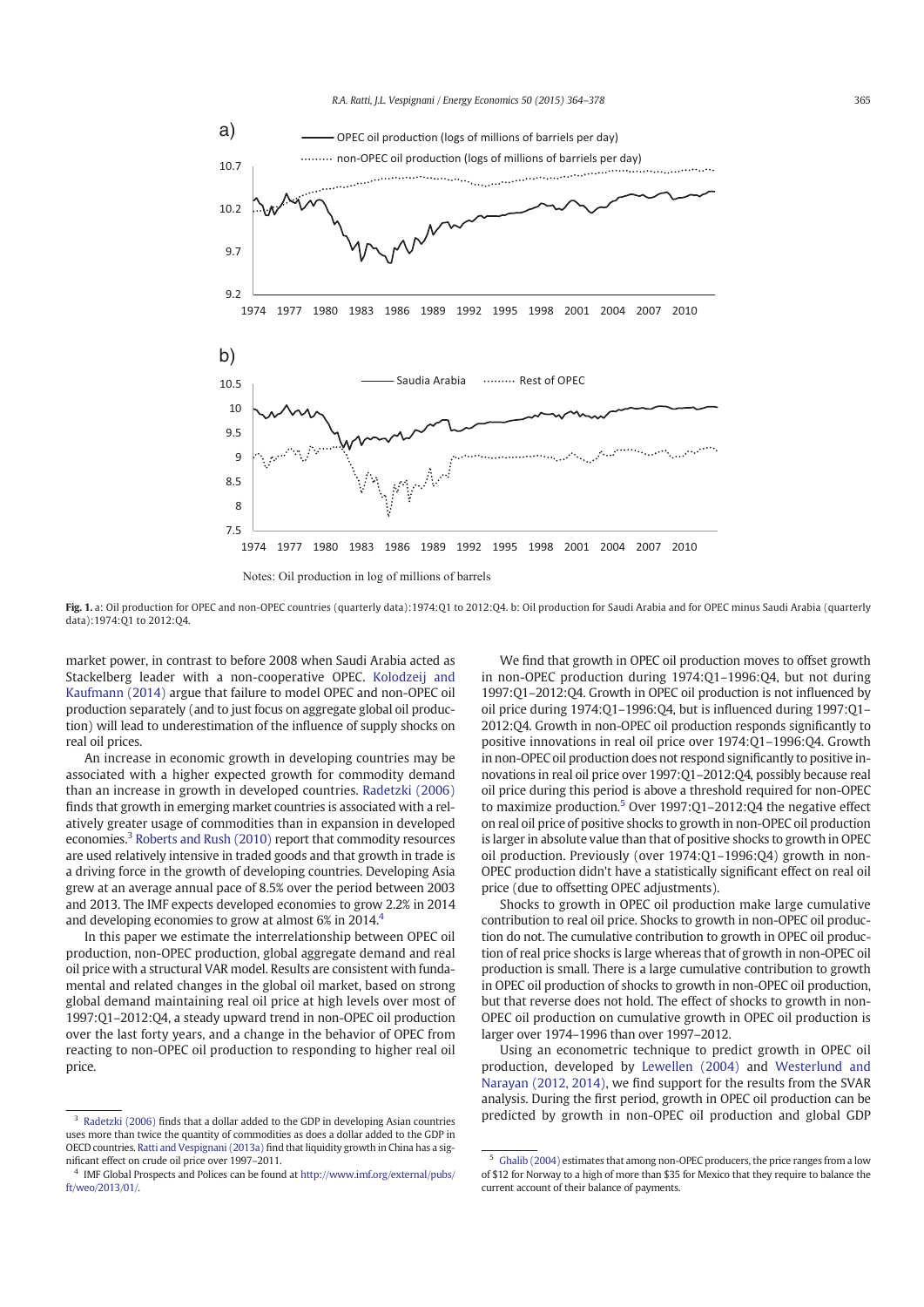

Fig. 2. Nominal and real oil prices index  $1974:Q1 = 100$ .

growth, while during the second period growth in OPEC oil production can be predicted by growth in oil prices and global GDP growth. This evidence confirms Hamilton's (2013) view of OPEC moving to a more market-orientated strategy from 1997.

The behavior of OPEC oil production, non-OPEC oil production and real oil prices is discussed in Section 2. The econometric model, data and variables are presented in Section 3. Section 4 contains the empirical results. Section 5 considers robustness of results to changes in identification strategy, change in variables from real to nominal and variation in lag structure. In Section 6 the predicted power of non-OPEC production, global aggregate demand and real oil price on OPEC oil production is examined. Section 7 concludes.

# 2. Oil prices, and OPEC and non-OPEC oil production

The behavior of OPEC and non-OPEC oil production over 1974 to 2012 is shown in Fig. 1a and within OPEC oil production of Saudi Arabian oil production in Fig. 1b. Nominal and real oil price is shown in Fig. 2. The nominal and real oil price in U.S. dollars is based on an index of 100 in 1974:Q4. Striking features in Fig. 1a and b are the falls in OPEC oil production and Saudi oil production from the end of the 1970s through the first half of the 1980s. This is due to several factors, some more transitory than others. During the Iranian revolution, oil production fell between November 1978 and June 1979 by about 2.0– 2.5 million barrels per day of oil. This reduction was mostly reversed shortly after the revolution. The onset of the Iran–Iraq War in September 1980 caused a further major fall in the output of both countries.

During the losses in oil production through the Iranian revolution and Iran–Iraq War, the nominal price of crude oil went from \$14 in 1978 to \$35 per barrel in 1981. The high oil prices in the 1970s lead to increased investment in production by non-OPEC countries, which resulted in ongoing increases in production well into the 1980s even after oil prices, subsided in real terms. OPEC reacted to lower real prices and increased production by non-OPEC countries by trying to restrict production with quotas over 1982 to 1985. Up until early 1986, Saudi Arabia cut production in an attempt to offset the fact that many OPEC countries exceeded agreed production restrictions, after which time Saudi production rose substantially.<sup>6</sup> This behavior in Saudi oil production is illustrated in Fig. 1b.

In 1990 oil price rose sharply with Iraqi's invasion of Kuwait and the Gulf War that followed. With the first Gulf War in 1990:8, oil production collapsed in Iraq and Kuwait. Oil production by Saudi Arabia increased sharply to partially (and substantially) offset this collapse. Oil production in Kuwait had recovered by the early 1993. Oil production in Iraq remained relatively stable until the end of the 1990s. The price cycle then turned up. Growth in Asia over 1990 to 1997 contributed to world oil consumption and oil price increases. Non-OPEC oil production fell in the early 1990s attendant on a major decline in Russian production between 1990 and 1996.

The recovery from Asian Financial Crisis resulted in world petroleum consumption growth from 1999 onwards until the onset of recession in the U.S. beginning in March of 2001. In 2003 there were Venezuelan political unrest and the second Persian Gulf War. The rapid increase in oil price leading to a peak in June 2008 is associated with rapid economic growth in major emerging economies, particularly China and India, and with low spare production capacity.<sup>7</sup> The fall in oil price from July 2008 to January 2009 is related to the Global Financial Crisis during late 2008, recession in the U.S. over December 2007 to June 2009, and weak growth in Europe. Also OPEC decreased production target from September 2008 to January 2009. Concurrent with the Global Financial Crisis and the weak global economy the spot price for crude oil remains subdued before re-bounding by April 2011 while the global economic activity remains subdued.<sup>8</sup>

#### 3. Literature review on structural breaks in oil prices

The paper contributes to the structural break literature on oil prices by determining the characteristics of different periods such as "the age of OPEC" and "a new industrial age". Consideration of structural breaks in the behavior of oil price goes back at least to Hamilton (1983) with recognition of a OPEC induced sharp rise in oil price in 1973.<sup>9</sup> The recognition of structural breaks in oil prices can influence conclusions concerning the time series properties of the oil price data. If the existence of structural breaks is not correctly taken into account, inaccurate conclusions may be arrived at concerning the times series properties of the data. This is an important issue in that if oil prices are stationary there is mean reversion, but if oil prices have a unit root then shocks have permanent effects. Pindyck (1999) and Ferreira et al. (2005) do not allow for structural breaks and conclude that oil prices are non-stationary. Maslyuk and Smyth (2008) with weekly data and Ghoshray and Johnson (2010) with monthly data permit up to two structural breaks and are unable to reject the null of unit root. Mishra and Smyth (2014) report that recognizing heteroskedasticity in

<sup>6</sup> Cairns and Calfucura (2012) argue that Saudi Arabia's objective is to set oil production to moderate oil prices so as to preserve a market for oil in the long run. Alkhathlan et al. (2014) also note that Saudi Arabia's intention is the stability of OPEC and the global oil market and that they will increase oil production to offset negative oil supply shocks.

<sup>7</sup> Hamilton (2013) notes that contributing factors to stagnation of oil production overall over 2002–2008 include instability in Iraq and Nigeria, reduced production in the North Sea and by Mexico and Indonesia, and Saudi production being lower in 2007 than in 2005. Kaufmann (2011) attributes the sharp rise in oil price in 2007–2008 to flat non-OPEC oil production combined with exhaustion of OPEC spare capacity to increase oil production in the face of strong demand. Hamilton (2013) and WTRG Economics (2014) provides authoritative reviews of oil shocks and oil price behavior for an extended period.

<sup>8</sup> Ratti and Vespignani (2013b) attribute the high crude oil prices despite weak global activity after 2009 to substantial increases in global liquidity.

<sup>&</sup>lt;sup>9</sup> More recently it is recognized that oil price is endogenous and dependent on economic and financial conditions worldwide (Kilian, 2009).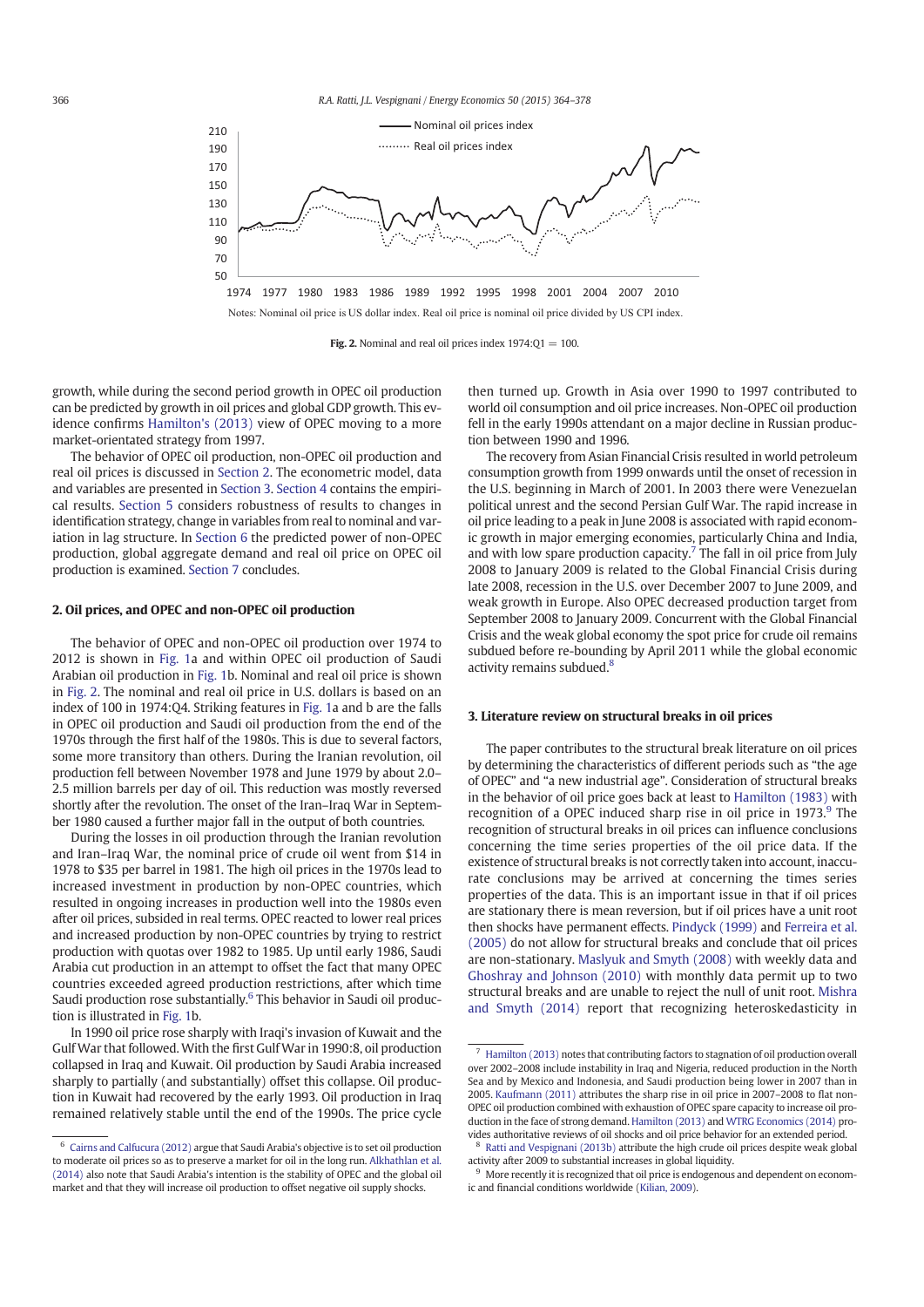addition to two structural breaks in daily energy data results in the finding that prices are mean reverting.<sup>10</sup>

In the oil price literature, different structural breaks have been found, at least in part because different time periods have been analyzed and different frequencies of data were utilized. For example, using daily data Arouri et al. (2012) find one structural break in 1997 and multiple breaks in 2008 in the gasoline market using data from January 2 1986 to October 20, 2009. Using monthly data from January 1961 to August 2011, Noguera (2013) found several structural breaks: when the data is used in levels a structural break is found for January 1978 and for both levels and trends he found structural breaks for July 1979, February 1986, February 1991, July 1998 and November 2008 (during our sample period). The important issues of unit root, co-integration and structural breaks in the global oil price data are considered in the next section.

# 4. Methodology

The methodology of the paper is based on Kilian (2009), but with the novelty that growth in global oil production is differentiated into growth in OPEC oil production and growth in non-OPEC oil production. Consider a SVAR constructed with quarterly data from 1974:Q1 to 2012:Q4, with the following variables: OPEC oil production  $(OOP<sub>t</sub>)$ , non-OPEC oil production ( $NOOP<sub>t</sub>$ ), purchase power parity measure of global GDP in U.S. dollars ( $GGDP<sub>t</sub>$ ) and oil prices ( $OP<sub>t</sub>$ ). Both, oil prices and global GDP (PPP) in U.S. dollars are deflated by the U.S. GDP deflator.

The SVAR model can be expressed as:

$$
B_0 X_t = \beta + \sum_{i=1}^j B_i X_{t-i} + \varepsilon_t \tag{1}
$$

where  $j$  is the optimal lag length determined by the Schwarz criterion (BC), one lag in this case, and  $\varepsilon_t$  denotes the vector of serially and mutually uncorrelated structural innovations. The vector  $X_t$  can be expressed as:

$$
X_t = [\Delta \log(OOP_t), \Delta \log(NOOP_t), \Delta \log(GGDP_t), \Delta \log(OP_t)].
$$
 (2)

Contemporaneous restrictions are based on Killian (2009) and are summarized in the following equation:

$$
B_0 X_t = \begin{bmatrix} 1 & 0 & 0 & 0 \\ 0 & 1 & 0 & 0 \\ -b_{31} & -b_{32} & 1 & 0 \\ -b_{41} & -b_{42} & -b_{43} & 1 \end{bmatrix} \begin{bmatrix} \Delta \log(OOP_t) \\ \Delta \log(NOOP_t) \\ \Delta \log(GCDP_t) \\ \Delta \log(OP_t) \end{bmatrix} .
$$
 (3)

Eq. (4) implies that shocks to both growth in OPEC and growth in non-OPEC oil production are assumed to not respond to the other structural shocks within the same quarter. This assumption is based in Kilian (2009) and supported by the LM ratio of over-identified restrictions test, which support zero restrictions for  $- b_{12}$  or  $- b_{21}$ . In Kilian (2009) real oil price is in log-level, and aggregate demand and oil production are in percentage changes.

Growth in global GDP is assumed to respond contemporaneously to growth in both oil productions, but not to oil prices. This implies that global production could be affected by, for example, an oil production shortage. Nevertheless, growth in global output or growth in GDP is expected to respond with some delay to growth in oil prices given that production decisions cannot be made in response to short term

| Table 1 |                                      |
|---------|--------------------------------------|
|         | Test for unit roots 1974:01-2012:04. |

| Level                                                                               | ADF                                      | <b>KPSS</b>                                                                      | First difference                                                                                                                              | ADF                                                               | <b>KPSS</b>                  |
|-------------------------------------------------------------------------------------|------------------------------------------|----------------------------------------------------------------------------------|-----------------------------------------------------------------------------------------------------------------------------------------------|-------------------------------------------------------------------|------------------------------|
| $log (OOP_t)$<br>log(NOOP <sub>t</sub> )<br>log(GGDP <sub>t</sub> )<br>$log (OP_t)$ | $-1.35$<br>$-2.52$<br>$-1.47$<br>$-0.78$ | 0.64 <sup>b</sup><br>1.14 <sup>a</sup><br>1.54 <sup>a</sup><br>0.80 <sup>a</sup> | $\Delta$ log (OOP <sub>t</sub> )<br>$\Delta$ log (NOOP <sub>t</sub> )<br>$\Delta$ log (GGDP <sub>t</sub> )<br>$\Delta$ log (OP <sub>t</sub> ) | $-10.73a$<br>313 <sup>b</sup><br>$-6.53a$<br>$-1014$ <sup>c</sup> | 0.24<br>0.43<br>0.34<br>0.11 |

Notes: The null hypothesis for the ADF test is a variable and has a unit root and the null hypothesis for the KPSS test is a variable and is stationary. The first difference of the series is indicated by Δ. The lag selection criteria for the ADF is based on Schwarz information Criteria (SIC) and for the KPSS is the Newey–West Bandwidth.

Indicates rejection of the null hypothesis at 5% level of significance.

<sup>b</sup> Indicates rejection of the null hypothesis at 1% level of significance.

<sup>c</sup> Indicates rejection of the null hypothesis at 10% level of significance.

price fluctuations. Finally, growth in oil prices responds contemporaneously to growth in oil productions and growth in global output.

#### 4.1. Data and variables

The sample period is from 1974:Q1 to 2012:Q4. The study uses quarterly data so as to make use of a broad indicator of global economic activity provided by a proxy for global GDP which can be constructed at this frequency.<sup>11</sup> A proxy variable for global GDP (*GGDP*)<sub>t</sub> is provided by the aggregated purchase power parity GDP in U.S. dollars for the U.S., the European Union countries, Australia, Canada, China, Ireland, Japan, Korea, Mexico, New Zealand, Norway and Turkey.<sup>12</sup> Oil price (OP<sub>t</sub>) is the spot price of Western Texas Intermediate (WTI) oil from the U.S. Department of Energy. These countries account for more than 80% of global GDP for most of the data period. The starting date is dictated by the availability of oil price data. The OPEC oil production  $(OOP<sub>t</sub>)$  and non-OPEC oil production ( $NOOP<sub>t</sub>$ ) data in millions of barrels average pumped per day from the U.S. Department of Energy. Real variables are nominal variables deflated by the U.S. CPI from the Federal Reserve Bank of St. Louis.

# 4.2. Unit root, co-integration and structural breaks

# 4.2.1. Unit root and structural breaks

We started the analysis of the data by carrying out the Augmented Dickey Fuller (ADF), Dickey Fuller GLS (DF-GLS) and the Phillip–Perron (PP) unit root tests for all variables in the model without considering structural breaks. Results are reported in Table 1 and reveal that the logs of OPEC oil production, non-OPEC oil production, real global GDP and real oil price are first difference stationary. Those results are confirmed by the Kwiatkowski–Phillips–Schmidt–Shin (KPSS) test where the inverse null hypothesis is tested. The null hypothesis of unit root cannot be rejected even at 10% level for those series in levels but can be rejected at 1% level of significant for these series in first differences.

Perron (1989) shows that if there exists a one-time permanent change in the data, the ADF test for unit root could be biased towards reducing the ability to reject a false unit root null hypothesis. To deal with this issue we carry out Perron's (1997) unit root test which allows identification of a structural break endogenously from the data. Results of Perron's (1997) unit root test are shown in Fig. 3. This test suggests that the most significant structural break in the data occurs in 1996:Q4. In Table 2, results show that the null hypothesis that real oil price has a unit root with a structural break in both intercept and

 $10$  The literature on the time series properties of energy prices in the presence of structural breaks is extensive. Using weekly data between 1991 and 1996, and allowing one break in 1994, Gulen (1999) finds non-stationarity for several spot prices. Serletis (1992) allows for endogenously determined structural breaks in finding that daily energy futures price data are not stationary. In contrast, Lee et al. (2006) allow for two endogenously determined structural breaks and a quadratic trend and Lee and Lee (2009) allow for multiple breaks find evidence of supportive of stationary real resource price series. Noguera (2013) and Mishra and Smyth (2014) provide extensive reviews of the literature on investigations of the time series properties of energy prices.

 $11$  Finding a good scale variable for global real activity at a frequency greater than quarterly is difficult. In his influential contribution to analysis of the global determinants of real oil prices with monthly data, Kilian (2009) introduced the dry bulk shipping cost as an indicator of global demand for commodities. Kolodzeij and Kaufmann (2014) argue that the connection between dry bulk maritime freight costs and oil prices is due to the relationship between oil prices and the cost of transportation.

 $12^{12}$  The quarterly Chinese GDP data are interpolated from annual Chinese purchase power parity GDP in U.S. dollars from OECD statistical tables.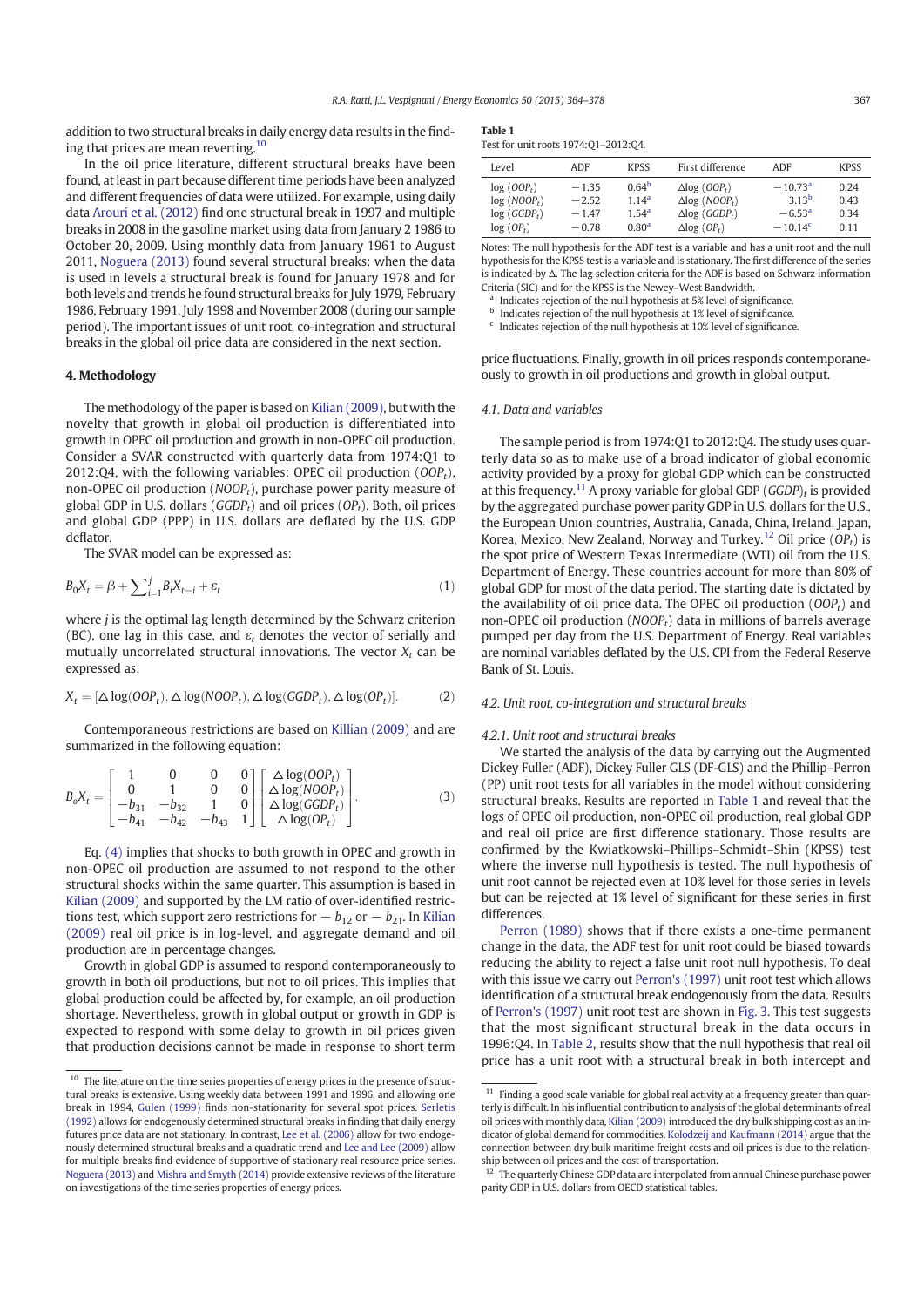#### 368 R.A. Ratti, J.L. Vespignani / Energy Economics 50 (2015) 364–378



Fig. 3. (Perron, 1997) Break point and unit root test.

trend cannot be rejected at 1%. These results confirm both Hamilton's (2013) claims of an important structural break in the oil market in 1997 and also that real oil price contains a unit root even when a structural break is considered.

Consequently, we considered this result and Hamilton's (2013) idea that during the period of analysis important change in the drivers of oil price occurs in the first quarter of 1997 as demand for oil by China and India intensifies. We also use the traditional Chow (1960) break point test for the points 1979:Q3, 1986:Q1, 1998:Q3 and 2008:Q4 following the findings by Noguera (2012) with monthly data, and the point 1997:Q1 indicated by Hamilton (2013) and identified out by Perron's (1997) test.

We found that at quarterly frequency, the three different versions of the Chow test indicate structural change only from 1997:Q1. Specifically, the F-statistic for this test was 74.52, the Log likelihood ratio 61.52 and the Wald statistics 74.51. Thus the null hypothesis of no breaks at this specific breakpoint can be rejected at 1% level, confirming Hamilton's hypothesis.<sup>13</sup> On the contrary, the null hypothesis of no breaks at this specific breakpoint cannot be rejected at 10% level for the other points tested (results available upon request).

#### 4.2.2. Cointegration

Saikkonen and Lütkepohl (2000) show that it is possible to account for structural breaks in testing for cointegration by developing a maximum likelihood approach that allows for possible shifts in the mean of the data. Consequently, we test cointegration among the variables  $log(OOP<sub>t</sub>)$ ,  $log(NOOP<sub>t</sub>)$ ,  $log(GGDP<sub>t</sub>)$  and  $log(OP<sub>t</sub>)$  using Saikkonen and Lutkepohl (2000) in a VAR framework. Results are presented in Tables 3 and 4 for both trace statistics and maximum eigenvalue statistics. No evidence of cointegration vectors among the variables  $log(OOP<sub>t</sub>)$ ,  $log(NOOP<sub>t</sub>)$ ,  $log(GGDP<sub>t</sub>)$  and  $log(OP<sub>t</sub>)$  is found.

# 5. Empirical results

Results from estimating the SVAR model in Eqs.  $(1)-(3)$  will now be reported. By way of introduction, preliminary causality results for growth in OPEC and non-OPEC oil production for both "the age of OPEC" and "a new industrial age" are reported. In Table 5 it is found that during "the age of OPEC", growth in non-OPEC oil production Granger causes growth in OPEC oil production while growth in OPEC oil production does not Granger cause growth in non-OPEC oil production. During the new industrial age, growth in OPEC oil production does not Granger cause growth in non-OPEC oil production and growth in non-OPEC oil production does not Granger cause growth in OPEC oil production.

#### Table 2

Perron (1997)'s unit root test with structural break.

| Null Hypothesis: log of real oil prices has a unit root with a structural break in intercept<br>and trend |         |
|-----------------------------------------------------------------------------------------------------------|---------|
| Perron's (1997) unit root test                                                                            | $-3.58$ |
| 1% critical value                                                                                         | $-632$  |

 $5\%$  critical value  $-5.59$  $10\%$  critical value  $-5.29$ 

#### 5.1. Impulse response function results (full sample model)

Fig. 4 shows the responses of the variables in the SVAR to onestandard deviation structural innovations. The SVAR is estimated with data over 1974:Q1–2012:Q4. The dashed lines represent a one standard error confidence band around the estimates of the coefficients of the impulse response functions.14 In the first column the responses of growth in OPEC oil production, non-OPEC oil production, global GDP, and real price of oil to a structural (positive) innovation in growth in OPEC oil production are shown. The effect of an unanticipated supply increase on growth in OPEC oil production is very persistent and highly significant. An unanticipated innovation in growth in OPEC oil production does not cause a significant effect on growth in global real GDP. An unanticipated positive innovation in growth in OPEC oil production causes a significant negative effect on the growth in real price of oil that persists in magnitude from the second quarter onwards.

In the second column of Fig. 4 a positive innovation in growth in non-OPEC oil production has a statistically significant negative effect on growth in OPEC oil production that is very persistent. The implication is that OPEC restricts growth in production when there is an unexpected increase in growth in non-OPEC oil production. A positive innovation in growth in non-OPEC oil production on growth in non-OPEC oil production is very persistent and highly significant. A positive shock to growth in non-OPEC oil production causes a negative effect on the growth in real price of oil that is only statistically significant in the first quarter, after which the absolute magnitude of the effect declines and becomes insignificant.

The effects of positive shocks to growth in global GDP are considered in the third column of Fig. 4. A positive shock growth in global GDP has a positive effect on growth in OPEC oil production that is statistically significant and that grows over time. Eventually growth in OPEC oil production responds by a large amount to the growth in global GDP shock. A positive growth in global GDP shock has a negative effect on growth in OPEC oil production that is not statistically significant (except

 $^{13}$  For details about Chow test, please see Chow (1960) and Andrews and Fair (1988).

 $^{14}\,$  The confidence bands are obtained using Monte Carlo integration as described by Sims (1980), where 5000 draws were used from the asymptotic distribution of the VAR coefficient.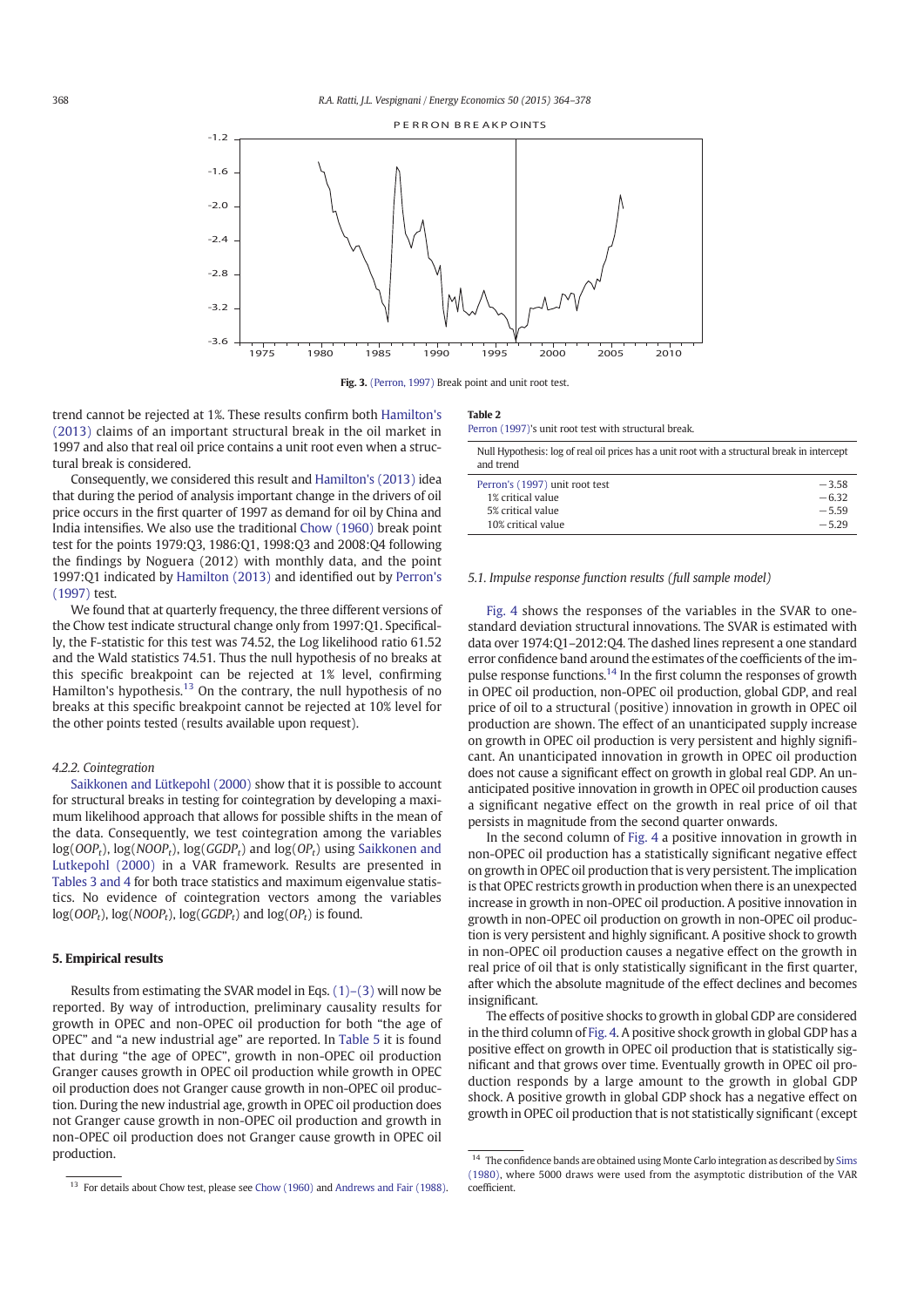#### Table 3 Saikkonen and Lütkepohl cointegration tests (with breaks) 1974:Q1–2012:Q4 Cointegration Rank Test (Trace).

| Hypothesized no. of<br>CE(s) | Eigenvalue | Trace<br>statistic | 0.05 critical<br>value | Prob.** |
|------------------------------|------------|--------------------|------------------------|---------|
| None                         | 0.150      | 46.525             | 47.856                 | 0.066   |
| At most 1                    | 0.096      | 21.877             | 29.797                 | 0.305   |
| At most 2                    | 0.030      | 6.627              | 15.497                 | 0.621   |
| At most 3                    | 0.012      | 1.931              | 3.841                  | 0.164   |
|                              |            |                    |                        |         |

Saikkonen and Lütkepohl cointegration tests (with breaks) 1974:Q1–2012:Q4 Cointegration Rank Test (Maximum Eigenvalue)).

| Hypothesized no. of<br>CE(s) | Eigenvalue | Trace<br>statistic | 0.05 critical<br>value <sup>a</sup> | Prob. <sup>b</sup> |
|------------------------------|------------|--------------------|-------------------------------------|--------------------|
| None                         | 0.150      | 24.647             | 27.584                              | 0.113              |
| At most 1                    | 0.096      | 15.250             | 21.131                              | 0.271              |
| At most 2                    | 0.030      | 4.695              | 14.264                              | 0.779              |
| At most 3                    | 0.012      | 1.931              | 3.841                               | 0.164              |

Trace test indicates no cointegration at the 0.05 level.

<sup>a</sup> Denotes rejection of the hypothesis at the 0.05 level.

MacKinnon et al. (1999) p-values.

in the third quarter). An unanticipated expansion in growth in global GDP results in a significant increase in growth in real oil price that builds up over the first three years and then is sustained at a large value.<sup>15</sup>

The effects of an oil market-specific demand shock are shown in column 4 of Fig. 4. In the last row of column 4 a positive shock in oil market-specific demand shock has a large and persistent positive effect on the growth in real price of oil. This effect is highly statistically significant and rises in magnitude over the first three quarters. A positive oil market-specific demand shock is not associated with significant effects on growth in OPEC oil production, but is linked with significant increases in growth in non-OPEC oil production. A positive oil marketspecific demand shock has a negative effect on growth in global GDP. The effect is statistically significant in the third quarter.

# 5.2. Impulse response function results for 1974:Q1–1996:Q4 and 1997:Q1–2012:Q4

In Figs. 5 and 6 the responses of the variables in the SVAR to onestandard deviation structural innovations are shown when the SVAR is estimated with data over 1974:Q1–1996:Q4 and 1997:Q1–2012:Q4, respectively. The objective is to determine whether there has been a change in the responses of growth in OPEC and in non-OPEC oil production to each other and to growth in global GDP and to change in real oil price over time.

# 5.2.1. "The age of OPEC"

In Fig. 5 impulse response function results are presented for the SVAR estimated 1974:Q1–1996:Q4. Overall, the impulse response results for the "age of OPEC" period are very similar to those for the overall sample in Fig. 4. The one noticeable difference is that an unanticipated increase global GDP growth does not result in a significant effect on the change in real oil price for the model estimated over 1974:Q1– 1996:Q4. Conversely a negative shock to global GDP does not result in a significant change in real oil price over this period.

# Table 5

Causality test of growth in OPEC and non-OPEC oil production.

| Null hypothesis: x does not Granger cause y                                                                                                                                            |                            |                                       |                                              |              |  |  |  |
|----------------------------------------------------------------------------------------------------------------------------------------------------------------------------------------|----------------------------|---------------------------------------|----------------------------------------------|--------------|--|--|--|
| Granger test/lags                                                                                                                                                                      |                            | The age<br>of OPEC<br>$(1974 - 1996)$ | The new<br>industrial age<br>$(1997 - 2012)$ |              |  |  |  |
|                                                                                                                                                                                        |                            | 4                                     |                                              | 4            |  |  |  |
| $\Delta$ log (OOP <sub>t</sub> ) does not granger cause $\Delta$ log (NOOP <sub>t</sub> )<br>$\Delta$ log (NOOP <sub>t</sub> ) does not granger cause $\Delta$ log (OOP <sub>t</sub> ) | 0.01<br>15.22 <sup>a</sup> | 0.52<br>$2.76^{\rm b}$                | 0.031<br>0.001                               | 2.05<br>1.30 |  |  |  |

Notes: Variables are in logs.

a Indicates rejection of the null hypothesis at 1% level of significance.

## 5.2.2. "A new industrial age"

In Fig. 6 impulse response function results are presented for the SVAR estimated over 1997:Q1–2012:Q4. The impulse response results for the "A new industrial age" include several changes compared to the results for overall sample in Fig. 4. First, OPEC oil production growth no longer declines with positive shocks to growth in non-OPEC oil production. Second, OPEC oil production growth responses to positive innovations in global GDP growth are still significant, but are now much smaller over 1997:Q1–2012:Q4 than for the full sample or for the 1974:Q1–1996:Q4 period. Third, OPEC oil production growth now rises significantly with an increase in the change in oil prices (this is consistent with Hamilton (2009)). Fourth, over 1997:Q1–2012:Q4, change in real oil price continues to respond negatively to positive shocks to OPEC oil production growth (the effect is smaller and less significant than previously), but change in real oil price now also responds negatively and significantly to positive shocks to non-OPEC oil production growth. Fifth, over 1997:Q1–2012:Q4 the negative effect on change in real oil price of positive shocks to non-OPEC oil production growth is larger in absolute value than that of positive shocks to OPEC oil production growth. Sixth, non-OPEC oil production growth does not respond significantly to positive innovations in change in real oil price over 1997:Q1–2012:Q4.

# 5.3. Historical decomposition of real oil price

The cumulative contribution to the change in real price of oil of the structural shocks to growth in OPEC oil production and growth in non-OPEC oil production are reported in Fig. 7a, from estimating the SVAR model in Eqs.  $(1)$ – $(3)$ . The cumulative contributions of structural shocks to real oil price in Fig. 7a are three year annual averages to improve the readability of the plot. In Fig. 7a the cumulative contribution to real oil price of shocks to growth in non-OPEC oil production are comparatively small compared to the cumulative contribution to real oil price of shocks to growth in OPEC oil production.

A striking observation in Fig. 7a is that from 1981 to 1986 growth in OPEC oil production makes the greatest cumulative contribution to real oil price over the whole period. This is because OPEC oil production fell from levels over 25 million barrels a day in monthly data for several years leading up to August 1980, to levels barely above 13 million barrels a day in monthly data from February 1983 to June 1985.<sup>16</sup> This huge reduction in OPEC oil production in the early 1980s, due to revolution/wars and decisions on oil production by Saudi Arabia, means that even though real oil price fell over the period, the fall would have been even greater if the fall in OPEC production had not occurred. This is reflected in large positive cumulative contribution to real oil price by shocks to growth in OPEC oil production in the early 1980s.

<sup>&</sup>lt;sup>15</sup> This result is similar to the findings by Kilian (2009) for 1973:1-2007:12 with monthly data in that a positive shock to global real aggregate demand for all industrial commodities resulted in a significant oil price increase that builds up over the first year and then is sustained at a large value.

<sup>&</sup>lt;sup>16</sup> In monthly data, OPEC oil production peaked in December 1976 at 33.1 million barrels a day. Production then never fell below 25 million barrels a day in monthly data up August 1980. Production was 30.4 million barrels a day in July 1979.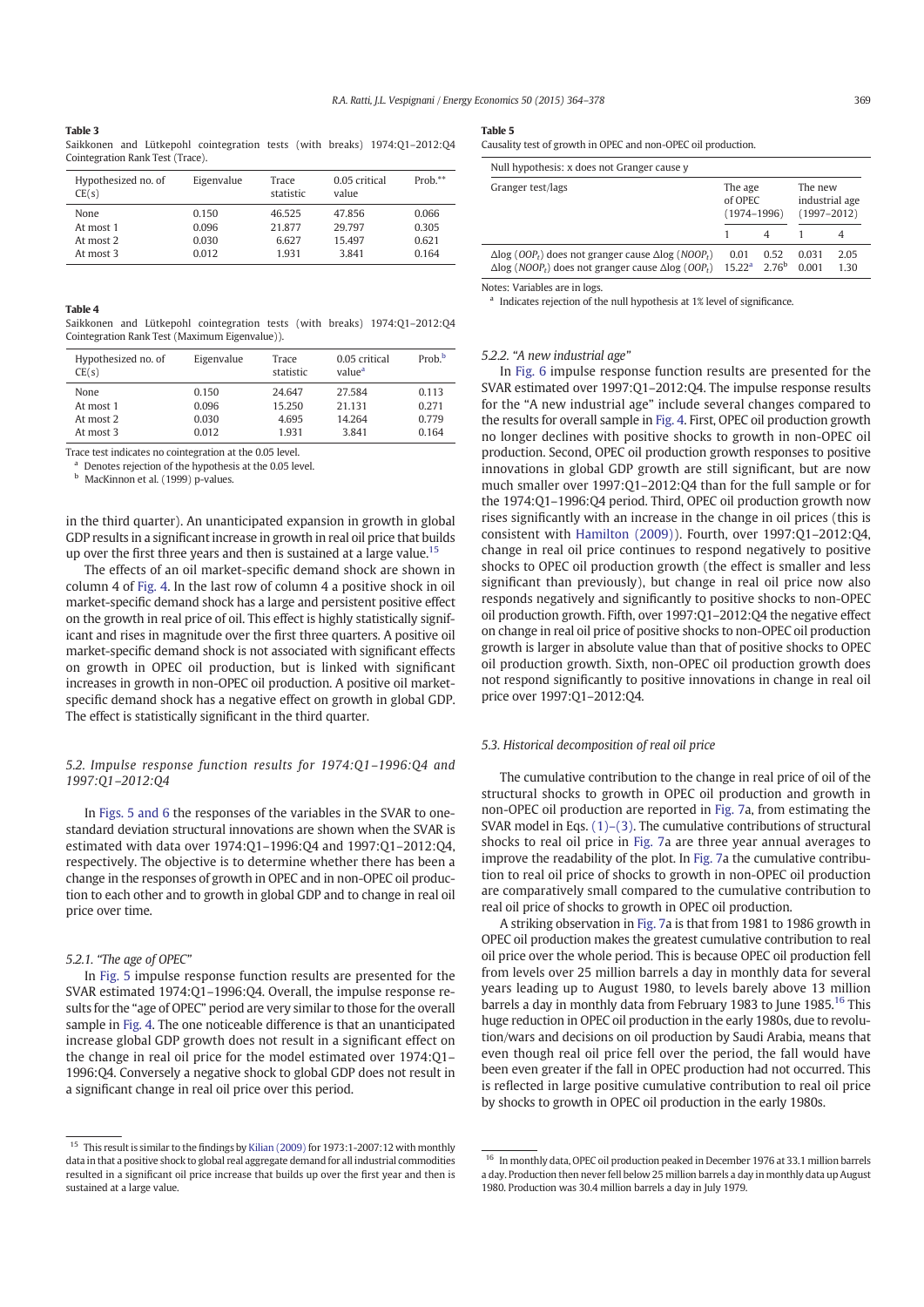# 370 R.A. Ratti, J.L. Vespignani / Energy Economics 50 (2015) 364–378



Fig. 4. The impulse response effects of the structural shocks: 1974:Q1-2012:Q4.

During the late 1980s and early 1990s OPEC oil production increases and non-OPEC oil production falls.<sup>17</sup> This is reflected in Fig. 7a by a positive cumulative contribution to real oil price of shocks by growth in non-OPEC oil production and negative cumulative contribution to real oil price of shocks by growth in OPEC oil production over 1987 to 1991. Thereafter, the largest cumulative contributions to real oil price of shocks from growth in oil production are by growth in OPEC oil production over 1999–2002 (positive), 2005 (negative) and 2009– 2012 (negative). <sup>18</sup>

The cumulative contributions to growth in OPEC oil production and to growth in non-OPEC oil production of shocks to the real price are reported in Fig. 7b. In Fig. 7b the cumulative contribution to growth in non-OPEC oil production of shocks to the real price is small. The cumulative contribution to growth in OPEC oil production of real price shocks is large in Fig. 7b. Increases in real oil price are associated with positive cumulative contribution to growth in OPEC oil production over 1977– 1981, 1989–1990, 1997, 2001–2002, 2005–2008 and 2012. Decreases in real oil price are associated with negative cumulative contribution to growth in OPEC oil production over 1983–1988, 1994, 1998, 2003

and 2009. Despite dramatic increases in the real price of oil over the 2002 to 2008 period, growth in non-OPEC oil production didn't respond in the short-run.<sup>19</sup>

The cumulative contributions to growth in OPEC oil production of shocks to growth in non-OPEC oil production and the reverse are reported in Fig. 7c. A conspicuous result in Fig. 7c is that there is a large cumulative contribution to growth in OPEC oil production of shocks to growth in non-OPEC oil production, but that the reverse does not hold. It is also apparent that the effect of shocks to growth in non-OPEC oil production on cumulative growth in OPEC oil production is larger in the first half of the sample than in the second half of the sample. Non-OPEC oil production is generally rising from 1974 to the mid-1980s, is largely flat running in the region of 38 million barrels a day from 1984 to 1988, after which point production falls until late-1993 (a local minimum of 35.0 million barrels a day in September 1993 monthly data). The 1984 to 1993 period of flat and falling non-OPEC oil production is associated with positive cumulative growth in OPEC oil production. From late 1993 non-OPEC production generally gradually rose to 42.6 million barrels a day in May 2005, after which point non-OPEC production flat lined with fluctuations usually above

 $\frac{1}{17}$  In monthly data, non-OPEC oil production peaked (up until that point) in May 1988 at  $\frac{40.0 \text{ million barriers}}{40.0 \text{ million barriers}}$ 39.6 million barrels a day. Production then fell for several years, with a local minimum of 35.0 million barrels a day in September 1993. This fall in non-OPEC oil production is driven by the dramatic decline in Russian production oil production.

<sup>18</sup> Over 1998 to mid-2003 OPEC oil production goes up and down around the 28 million barrels a day mark. OPEC oil production has local maxima in September 2005, July 2008 and April 2012, and a local minimum in February 2007.

<sup>19</sup> From 1974 to 1978, the world crude oil price is in a period of moderate decline. During this period OPEC production was relatively flat near 30 million barrels per day. Production was 30.4 million barrels a day in July 1979.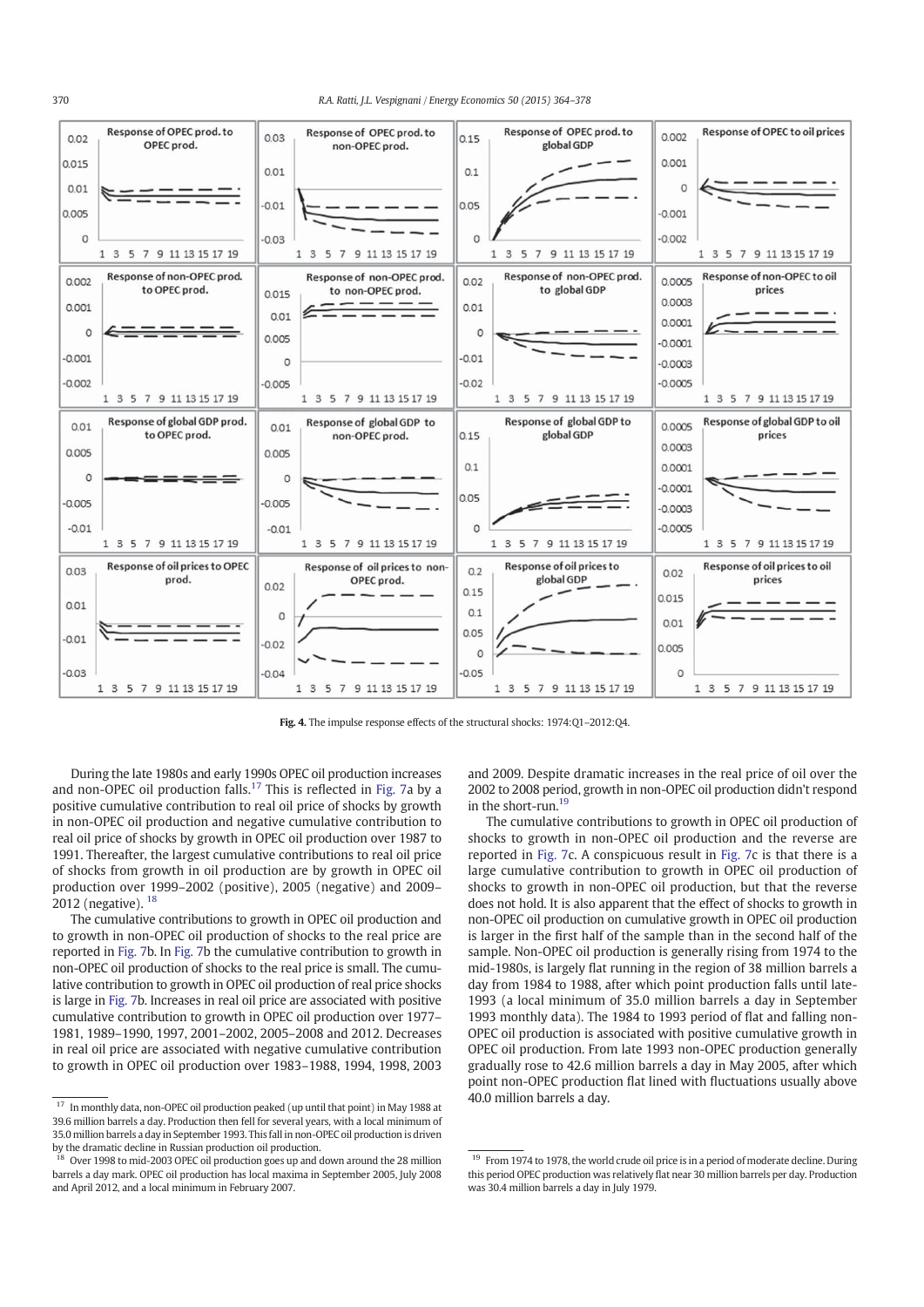

Fig. 5. The impulse response effects of the structural shocks during the age of OPEC 1974:Q1-1996:Q4.

In summary, in terms of cumulative effects of structural shocks, growth in non-OPEC production influences growth in OPEC production, real oil price influences growth in OPEC production and growth in OPEC production influences real oil price. The cumulative effect of structural shocks to growth in OPEC production and real oil price on growth in non-OPEC production is relatively small.

#### 5.4. Variance decomposition analysis

# 5.4.1. Decomposition of OPEC and non-OPEC production

The forecast error variance decompositions (FEVDs) of OPEC and non-OPEC production are reported in Table 6 from the estimation of the structural VAR model in Eqs. (1), (2) and (3). Decompositions of the forecast error variance provide insight on the percent contribution of structural shocks in the global oil market on growth in OPEC and non-OPEC production. FEVDs are reported for 1974:Q1–1996:Q4 and 1997:Q1–2012:Q4.

At one year horizon, oil market-specific demand shock forecasts 2.08% of variation in growth in OPEC oil production during 1974:Q1– 1996:Q4 and a statistically significant 21.18% during 1997:Q1– 2012:Q4. Growth in global GDP shocks project 6.01% of variation in growth in OPEC oil production during 1974:Q1–1996:Q4 and only 5.72% during 1997:Q1–2012:Q4.

Growth in non-OPEC oil production forecasts a statistically significant 12.92% of variation in growth in OPEC oil production during 1974:Q1–1996:Q4 and only 0.22% during 1997:Q1–2012:Q4. The forecast error variance decomposition results confirm that growth in OPEC oil production is much more influenced by change in real oil price during 1997:Q1–2012:Q4 than during 1974:Q1–1996:Q4, and more responsive to growth in non-OPEC production during 1974:Q1– 1996:Q4 than during 1997:Q1–2012:Q4.

5.4.2. Contributions to global GDP and oil prices: "The age of OPEC" and "A new industrial age"

Table 7 reports the forecast error variance decompositions of growth global GDP and change in oil prices in 1974:Q1–1996:Q4 and 1997:Q1– 2012:Q4. During 1997:Q1–2012:Q4, growth OPEC oil production and in non-OPEC oil production forecast 6.02% and 6.54% of the variation in growth in oil price at the one year horizon, respectively. Over 1974:Q1–1996:Q4, the ability of growth in OPEC oil production and in non-OPEC oil production to forecast oil price captured by oil marketspecific demand is much smaller. During 1997:Q1–2012:Q4 at the one year horizon growth in non-OPEC oil production forecasts 3.91% of the variation in growth in global GDP, and during 1974:Q1–1996:Q4 OPEC oil production forecast 2.56% of the variation in growth in global GDP.

#### 6. Robustness analysis and alternative specifications

In this section, we examine the robustness of our model to: different identifications strategies, different measure of oil prices and lag structure in the VAR model.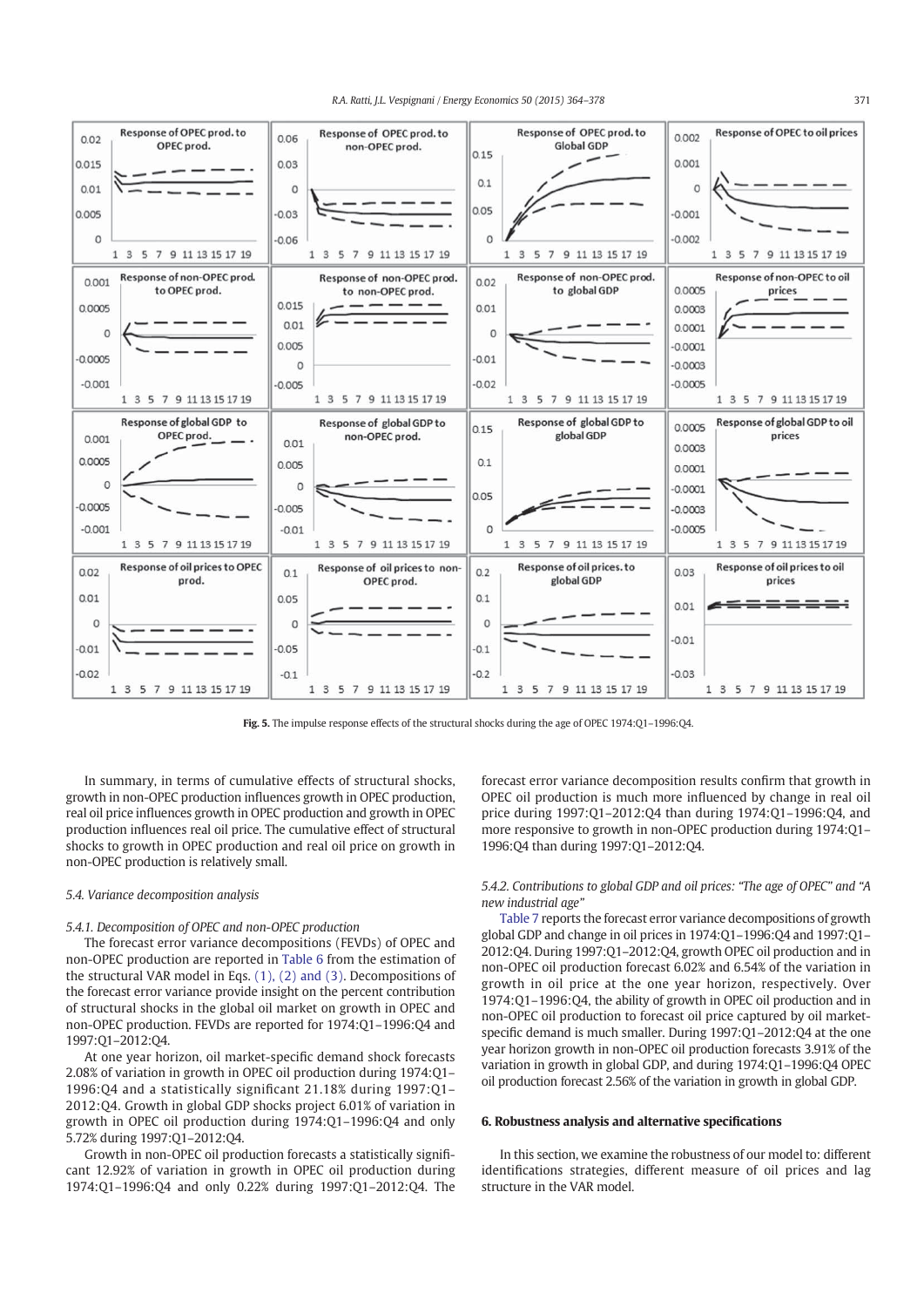# 372 R.A. Ratti, J.L. Vespignani / Energy Economics 50 (2015) 364–378

| 0.02      | Response of OPEC prod. to<br>OPEC prod.     | 0.01     | Response of OPEC prod. to<br>non-OPEC prod.     | 0.08     | Response of OPEC prod. to<br>global GDP        | 0.002                  | <b>Response of OPEC to oil prices</b>   |
|-----------|---------------------------------------------|----------|-------------------------------------------------|----------|------------------------------------------------|------------------------|-----------------------------------------|
| 0.015     |                                             | 0.005    |                                                 | 0.06     |                                                | 0.001                  |                                         |
| 0.01      |                                             | $\circ$  |                                                 | 0.04     |                                                | $\circ$                |                                         |
| 0.005     |                                             | $-0.005$ |                                                 | 0.02     |                                                | $-0.001$               |                                         |
| $\circ$   |                                             | $-0.01$  |                                                 | $\Omega$ |                                                | $-0.002$               |                                         |
|           | 1 3 5 7 9 11 13 15 17 19                    |          | 1 3 5 7 9 11 13 15 17 19                        |          | 7 9 11 13 15 17 19<br>5<br>$\mathbf{1}$<br>3   |                        | 1 3 5 7 9 11 13 15 17 19                |
| 0.002     | Response of non-OPEC prod.<br>to OPEC prod. | 0.015    | Response of non-OPEC prod.<br>to non-OPEC prod. | 0.06     | Response of non-OPEC prod.<br>to global GDP    | 0.0005                 | Response of non-OPEC to oil<br>prices   |
| 0.001     |                                             | 0.01     |                                                 | 0.04     |                                                | 0.0003                 |                                         |
| $\circ$   |                                             | 0.005    |                                                 | 0.02     |                                                | 0.0001                 |                                         |
| $-0.001$  |                                             | $\circ$  |                                                 | $\Omega$ |                                                | $-0.0001$<br>$-0.0003$ |                                         |
| $-0.002$  |                                             | $-0.005$ |                                                 | $-0.02$  |                                                | $-0.0005$              |                                         |
|           | 1 3 5 7 9 11 13 15 17 19                    |          | 1 3 5 7 9 11 13 15 17 19                        |          | 5 7 9 11 13 15 17 19<br>13                     |                        | 1 3 5 7 9 11 13 15 17 19                |
|           |                                             |          |                                                 |          |                                                |                        |                                         |
| 0.001     | Response of global GDP to                   | 0.003    | Response of global GDP to                       |          | Response of global GDP to                      | 0.0005                 | Response of global GDP to oil           |
| 0.0005    | OPEC prod.                                  | 0.002    | non-OPEC prod.                                  | 0.02     | global GDP                                     | 0.0003                 | prices                                  |
|           |                                             | 0.001    |                                                 | 0.015    |                                                | 0.0001                 |                                         |
| $\circ$   |                                             | $\circ$  |                                                 | 0.01     |                                                | $-0.0001$              |                                         |
| $-0.0005$ |                                             | $-0.001$ |                                                 | 0.005    |                                                | $-0.0003$              |                                         |
| $-0.001$  |                                             | $-0.002$ |                                                 | $\Omega$ |                                                | $-0.0005$              |                                         |
|           | 1 3 5 7 9 11 13 15 17 19                    |          | 1 3 5 7 9 11 13 15 17 19                        |          | 1 3 5 7 9 11 13 15 17 19                       |                        | 1 3 5 7 9 11 13 15 17 19                |
| 0.1       | Response of oil prices to OPEC<br>prod.     | 0.1      | Response of oil prices to non-                  |          | <b>Response of oil prices to</b><br>global GDP | 0.02                   | Response of oil prices to oil<br>prices |
| 0.05      |                                             | 0.05     | OPEC prod.                                      | 0.25     |                                                | 0.015                  |                                         |
| $\circ$   |                                             | $\circ$  |                                                 | 0.15     |                                                | 0.01                   |                                         |
| $-0.05$   |                                             | $-0.05$  |                                                 | 0.05     |                                                | 0.005                  |                                         |
| $-0.1$    |                                             | $-0.1$   |                                                 | $-0.05$  |                                                | $\Omega$               |                                         |

Fig. 6. The impulse response effects of the structural shocks during the new industrial age 1997:Q1-2012:Q4.

# 6.1. Identification

The decomposition of oil production in OPEC and non-OPEC production has been studied in a macroeconomic model in Eq. (3) that follows Kilian's (2009) VAR analysis of the determinants of real oil price, but with growth in oil production differentiated into growth in OPEC oil production and growth in non-OPEC oil production. In Eq. (3) growth in OPEC oil production and growth non-OPEC oil production do not depend contemporaneously on each other. We now explore two of alternative contemporaneous restrictions for these variables. The alternative contemporaneous restrictions (analyzed in turn in conjunction with Eqs.  $(1)$  and  $(2)$ ) are presented in Eqs.  $(4)$  and  $(5)$ :

$$
B_o X_t = \begin{bmatrix} 1 & -b_{12} & 0 & 0 \\ 0 & 1 & 0 & 0 \\ -b_{31} & -b_{32} & 1 & 0 \\ -b_{41} & -b_{42} & -b_{43} & 1 \end{bmatrix} \begin{bmatrix} \Delta \log(OOP_t) \\ \Delta \log(NOOP_t) \\ \Delta \log(GCDP_t) \\ \Delta \log(OP_t) \end{bmatrix}
$$
(4)

$$
B_o X_t = \begin{bmatrix} 1 & 0 & 0 & 0 \\ -b_{21} & 1 & 0 & 0 \\ -b_{31} & -b_{32} & 1 & 0 \\ -b_{41} & -b_{42} & -b_{43} & 1 \end{bmatrix} \begin{bmatrix} \Delta \log (OOP_t) \\ \Delta \log (NOOP_t) \\ \Delta \log (GGDP_t) \\ \Delta \log (OP_t) \end{bmatrix} .
$$
 (5)

In Eq. (4) we allow growth in OPEC oil production to depend contemporaneously on growth in non-OPEC oil production, and in Eq. (5) growth in non-OPEC oil production depends contemporaneously on growth in OPEC oil production. Both new specifications yield similar results to those results obtained in Figs. 4, 5 and 6.

# 6.2. Nominal global GDP and nominal oil prices

We also specified the model using nominal global GDP and nominal oil prices. We observe that general results hold in terms of sign and statistical significance, while responses are somewhat larger. We also note some difference in the variance decomposition results for the nominal model. These results are reported in Tables 8 and 9. The main differences between the real and nominal can be seen by comparing Table 6 with Table 8 and Table 9 with 6.

The forecast error variance decompositions of growth in OPEC and non-OPEC production with nominal variables are reported in Table 9. A main difference in results is that greater fractions of growth in OPEC oil production are predicted by growth in nominal GDP than by growth in real GDP in both periods (and especially during 1997:Q1–2012:Q4 when the fraction predicted by growth in nominal GDP is 19.94%). However, the findings earlier show that growth in non-OPEC production forecasts growth in OPEC production during 1974:Q1–1996:Q4 is robust to this change in model specification.

# 6.3. Lags structures in the SVAR model

We check the sensitivity of our results to the lag selection strategy. The Akaike Information Criterion (AIC) is also widely used in time series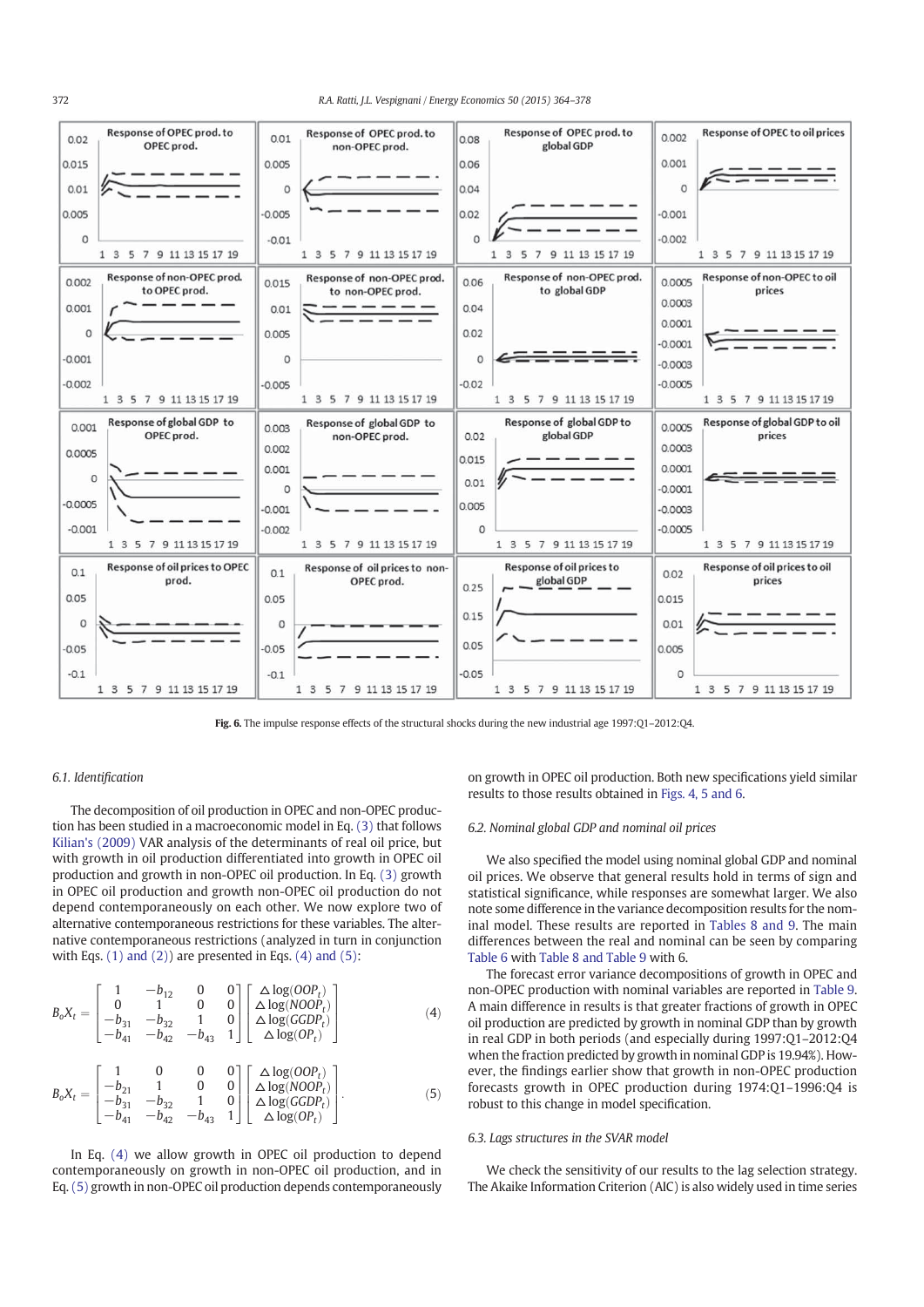

Fig. 7. a: Cumulative effect of structural shocks on real price of oil. b: Cumulative effect of structural shocks to real oil price on growth in OPEC oil production and non-OPEC oil production. c: Cumulative effect of structural shocks on growth in OPEC oil production by growth in non-OPEC oil production and the reverse.

analysis when a longer structure is preferred; in our model this criterion selected two lags (or six months). We re-estimated the model with two lags and we find that results are very similar to those already estimated, although the error bands in the impulse response function slightly increase.

# 6.4. The Global and Asian Financial Crises

The Global Financial Crisis was associated with dramatic changes in commodity prices and the behavior of key macroeconomic variables. Perri and Quadrini (2011), for example document unprecedented

#### Table 6

Variance decomposition of growth in OPEC and non-OPEC oil production.

| OPEC oil production     |          |            |            |                                |                                |          |            |            |  |
|-------------------------|----------|------------|------------|--------------------------------|--------------------------------|----------|------------|------------|--|
| Age of OPEC (1974-1996) |          |            |            |                                | New industrial age (1997–2012) |          |            |            |  |
| OPEC                    | Non-OPEC | Global GDP | Oil prices | Ouarters                       | <b>OPEC</b>                    | Non-OPEC | Global GDP | Oil prices |  |
| 81.60                   | 13.40    | 4.11       | 0.90       | h                              | 81.21                          | 0.07     | 1.17       | 17.53      |  |
| 78.94                   | 12.96    | 6.01       | 2.08       | 4                              | 72.86                          | 0.22     | 5.72       | 21.18      |  |
| 78.72                   | 12.92    | 6.26       | 2.08       | 8                              | 72.71                          | 0.23     | 5.93       | 21.13      |  |
| Non-OPEC oil production |          |            |            |                                |                                |          |            |            |  |
| Age of OPEC (1973-1996) |          |            |            | New industrial age (1997-2012) |                                |          |            |            |  |
| <b>OPEC</b>             | Non-OPEC | Global GDP | Oil prices | Quarters                       | <b>OPEC</b>                    | Non-OPEC | Global GDP | Oil prices |  |
| 7.10                    | 86.81    | 0.10       | 5.97       | h                              | 0.39                           | 97.09    | 2.23       | 0.27       |  |
| 7.04                    | 85.44    | 1.42       | 6.08       | 4                              | 0.42                           | 93.92    | 2.26       | 0.40       |  |
| 7.03                    | 85.12    | 1.76       | 6.07       | 8                              | 0.42                           | 96.90    | 2.27       | 0.40       |  |
|                         |          |            |            |                                |                                |          |            |            |  |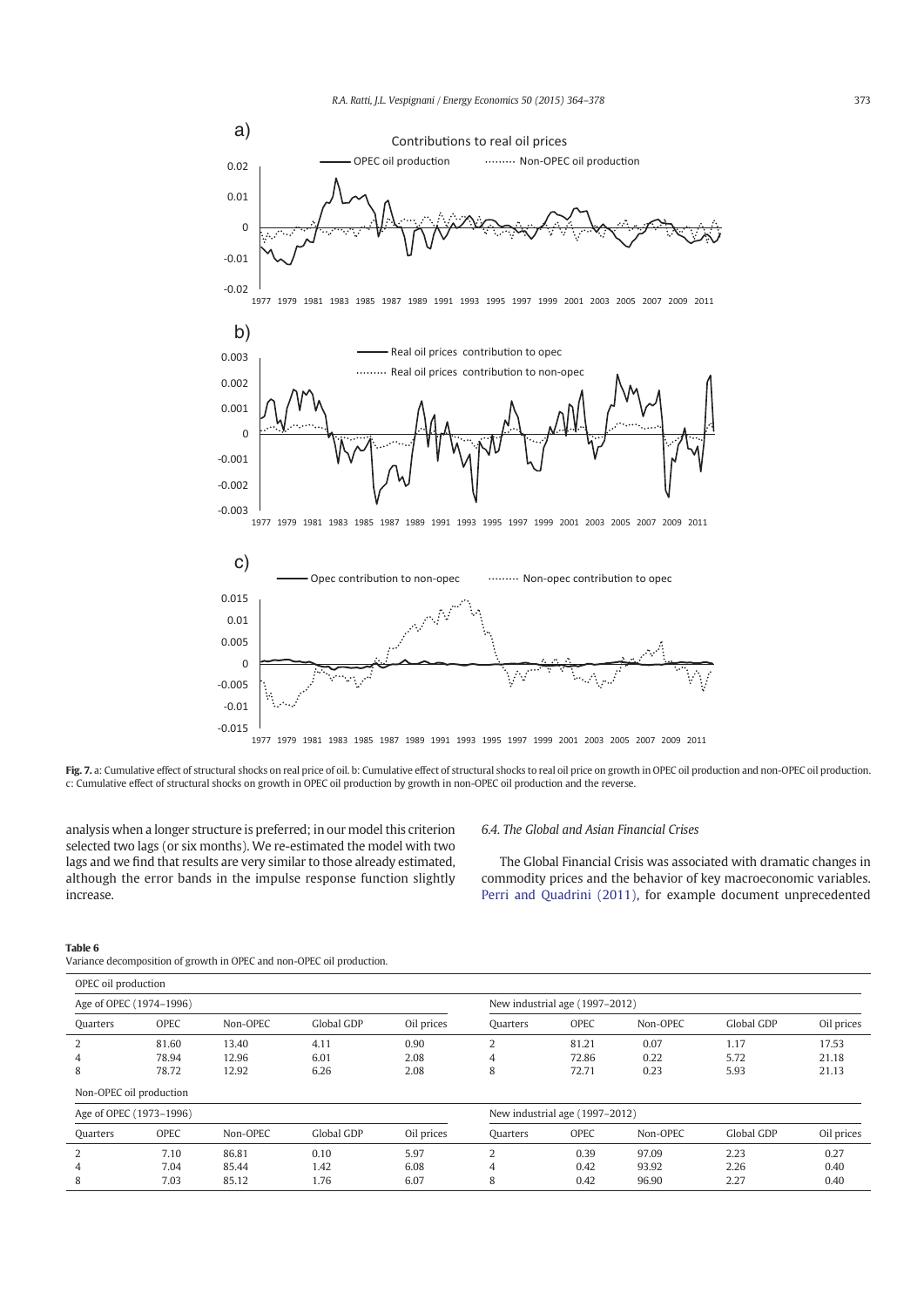#### Table 7

| Contribution of growth in OPEC and non-OPEC oil production after 4 lags (1 year) to growth in global GDP and oil prices. |  |  |  |
|--------------------------------------------------------------------------------------------------------------------------|--|--|--|
|--------------------------------------------------------------------------------------------------------------------------|--|--|--|

| Global GDP              |      |                                       |             |                         | Oil prices |      |                                       |             |          |
|-------------------------|------|---------------------------------------|-------------|-------------------------|------------|------|---------------------------------------|-------------|----------|
| Age of OPEC (1973-1996) |      | New industrial age<br>$(1997 - 2012)$ |             | Age of OPEC (1973-1996) |            |      | New industrial age<br>$(1997 - 2012)$ |             |          |
| Quarters                | OPEC | Non-OPEC                              | <b>OPEC</b> | Non-OPEC                | Quarters   | OPEC | Non-OPEC                              | <b>OPEC</b> | Non-OPEC |
|                         | 2.20 | 0.19                                  | 0.00        | 3.95                    |            | 2.65 | 0.08                                  | 4.83        | 6.71     |
|                         | 2.54 | 0.19                                  | 0.11        | 3.91                    |            | 2.65 | 0.18                                  | 6.02        | 6.54     |
|                         | 2.56 | 0.19                                  | 0.11        | 3.91                    |            | 2.65 | 0.18                                  | 6.02        | 6.53     |

#### Table 8

OPEC oil production

Variance decomposition of growth in OPEC and non-OPEC oil production (nominal model).

| OF EC OIL PLOUDLUOIL    |             |          |            |            |                                |       |          |            |            |
|-------------------------|-------------|----------|------------|------------|--------------------------------|-------|----------|------------|------------|
| Age of OPEC (1974-1996) |             |          |            |            | New industrial age (1997–2012) |       |          |            |            |
| Quarters                | OPEC        | Non-OPEC | Global GDP | Oil prices | Ouarters                       | OPEC  | Non-OPEC | Global GDP | Oil prices |
|                         | 77.44       | 13.19    | 9.36       | 0.00       | 2                              | 81.45 | 0.00     | 11.14      | 7.40       |
| 4                       | 76.15       | 13.13    | 9.82       | 0.90       | $\overline{4}$                 | 74.48 | 0.11     | 17.50      | 7.88       |
| 8                       | 76.15       | 13.13    | 9.82       | 0.90       | 8                              | 74.10 | 0.10     | 17.94      | 7.83       |
| Non-OPEC oil production |             |          |            |            |                                |       |          |            |            |
| Age of OPEC (1973-1996) |             |          |            |            | New industrial age (1997–2012) |       |          |            |            |
| Quarters                | <b>OPEC</b> | Non-OPEC | Global GDP | Oil prices | Quarters                       | OPEC  | Non-OPEC | Global GDP | Oil prices |
|                         | 8.54        | 86.97    | 0.69       | 3.80       | $\overline{\mathcal{L}}$       | 0.25  | 98.73    | 0.00       | 1.01       |
|                         | 8.50        | 85.98    | 1.61       | 3.90       | 4                              | 0.30  | 98.38    | 0.23       | 1.04       |
| 8                       | 8.49        | 85.95    | 1.64       | 3.90       | 8                              | 0.31  | 98.36    | 0.28       | 1.04       |
|                         |             |          |            |            |                                |       |          |            |            |

Note that in this Table global GDP and oil prices are in nominal terms.

business cycle synchronization among the developed countries during the last two quarters of 2008. The authors argue that this is due to the fact that in the last two quarters of 2008, GDP declined by a substantial amount in all G7 countries. To correspond to this analysis, we introduce a dummy variable that takes the value 1 in Q3 and Q4 2008 and 0 otherwise into Eqs. (1) to (3). Results are essentially unchanged from those in Figs. 5 and 6 from following this strategy for dealing with the Global Financial Crisis (and are available from the authors).

Some authors have attributed a structural break in the oil market to the Asian Financial Crisis. Arouri et al. (2012) argue that as a consequence of the Asian economic and financial crisis a possible structural break occurred in 1997 in the oil market. Maslyuk and Smyth (2008) also claim that the most significant events around the period 1997– 1998 that could disrupt the oil market have been the Asian Financial Crisis and Russian default. These factors may indeed reinforce the finding of a break between the two periods identified by Hamilton (2013) as "The age of OPEC", 1973–1996, and "A new industrial age", 1997–present. Radelet and Sachs (1998) identify recognition of the start of the Asian Financial Crisis with the sharp devaluation of the Thai Baht on 2 July 1997, but note that underlying problems predate this event. As observed earlier, we identify the structural break in the oil market as occurring in 1996:Q4 in line with the Perron's (1997) test result.

# 7. Predicting growth in OPEC and non-OPEC oil production and real oil prices

In this section we use we use recent developed econometric techniques to estimate whether or not it is possible to infer the predictability of growth in OPEC oil production, non-OPEC oil production and real oil prices using the variables in the previous sections for the periods of interest 1974:Q1–1996:Q4 and 1997:Q1–2012:Q4. This will provide a further test of the robustness of the results obtained from SVAR analysis. A potential problem with prediction of OPEC or of non-OPEC oil production is that innovations in the prediction variables are correlated with the variables being predicted. An additional potential problem is that growth in oil production is heteroskedastic, making it challenging to assess the value of information coming from the predictors. For these reasons we employ an OLS bias-adjusted heteroskedasticity consistent standard errors and covariance technique due to Lewellen (2004), Westerlund and Narayan (2012) and Narayan et al. (2014) to predict OPEC and non-OPEC oil production. Fan and Yao (2003) provide a detailed discussion of techniques for forecasting when innovations in the prediction variables are correlated with the variables being predicted and there is heteroskedasticity.

#### 7.1. Econometric framework

Consider the following extension of Lewellen (2004) applied to OPEC oil production $20$ :

$$
\Delta \log (OOP_{t+h}) = \alpha + \beta \Delta \log (NOOP)_t + \gamma \Delta \log (GGDP_t) + \tau \Delta \log (OP_t) + \epsilon_{t+h}.
$$
\n(6)

Eq. (6) states that growth in OPEC oil production h periods ahead can be predicted by contemporaneous growth in non-OPEC oil production, growth in global GDP and growth in oil prices. In this model we are testing the null hypothesis that either  $\beta = 0$ ,  $\gamma = 0$  or  $\tau = 0$ , to test whatever or not growth in non-OPEC oil production, growth in global GDP and or growth in oil prices, respectively, has any significant predictive power for growth in  $OOP_{t + h}$ . A possible shortcoming of this predicting regression is that if growth in  $NOOP<sub>t</sub>$ , in  $GGDP<sub>t</sub>$  or in  $OP<sub>t</sub>$  is endogenous then their coefficients will be biased. Now, consider the following version of autoregressive processes for growth in  $NOOP<sub>t</sub>$ , growth in  $GGDP_t$ , and growth in  $OP_t$ :

$$
\Delta \log(NOOP_{t+h}) = \mu_{\text{noop}}(1-\rho) + \rho \Delta \log(NOOP_t) + \varepsilon_{\text{noop},t+h},\tag{7}
$$

$$
\Delta \log(GGDP_{t+h}) = \mu_{ggdp}(1-\rho) + \rho \Delta \log(GGDP)_t + \varepsilon_{ggdp,t+h},\tag{8}
$$

<sup>&</sup>lt;sup>20</sup> Note that all variables are only first difference stationary and therefore changes in log transformation have been applied.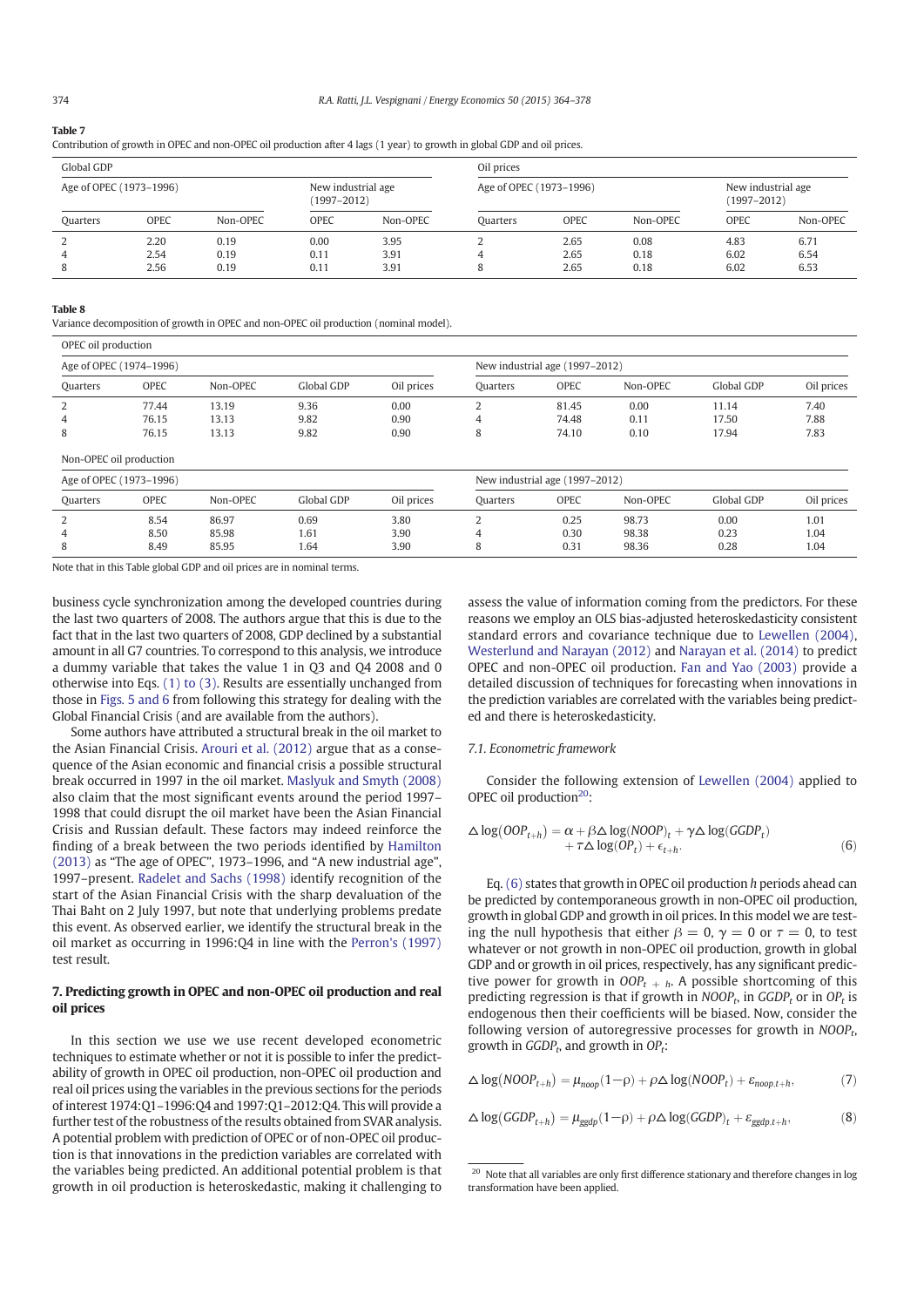| ۰. |   |
|----|---|
| I  | ۰ |

| $\mathbf{u}$<br>Contribution of growth in OPEC and non-OPEC oil production after 4 lags (1 year) to growth in global GDP and oil prices (nominal model). |  |                      |  |  |  |  |  |
|----------------------------------------------------------------------------------------------------------------------------------------------------------|--|----------------------|--|--|--|--|--|
| Global nominal GDP                                                                                                                                       |  | Oil prices (nominal) |  |  |  |  |  |
| Connections incom                                                                                                                                        |  |                      |  |  |  |  |  |

| Giupai noniniai GDI<br>UII DIRCO (HUIHHIIII) |             |                                       |      |          |                         |      |                                       |      |          |
|----------------------------------------------|-------------|---------------------------------------|------|----------|-------------------------|------|---------------------------------------|------|----------|
| Age of OPEC (1973-1996)                      |             | New industrial age<br>$(1997 - 2012)$ |      |          | Age of OPEC (1973-1996) |      | New industrial age<br>$(1997 - 2012)$ |      |          |
| Quarters                                     | <b>OPEC</b> | Non-OPEC                              | OPEC | Non-OPEC | Quarters                | OPEC | Non-OPEC                              | OPEC | Non-OPEC |
|                                              | 4.63        | 1.64                                  | 1.75 | 0.46     |                         | 4.47 | 0.10                                  | 4.79 | 5.68     |
|                                              | 4.83        | 1.61                                  | 3.20 | 0.40     |                         | 4.46 | 0.35                                  | 5.74 | 5.60     |
|                                              | 4.84        | 1.61                                  | 3.35 | 0.39     |                         | 4.45 | 0.35                                  | 5.74 | 5.61     |

$$
\Delta \log (OP_{t+h}) = \mu_{op}(1-\rho) + \rho \Delta \log (OP_t) + \varepsilon_{op,t+h},\tag{9}
$$

shla 0

where:  $|\rho| \leq 1$ . To avoid the endogeneity problem that biases estimates of the coefficients  $β$ ,  $γ$  and  $τ$ , Lewellen (2004) proposes a regression to capture the possible endogenous effect by assuming the following relationship:

$$
\epsilon_t = \beta_1 \varepsilon_{\text{noop},t} + \gamma_1 \varepsilon_{\text{ggdp},t} + \tau_1 \varepsilon_{\text{op},t} + \sigma_{\text{noop},t} + \sigma_{\text{ggdp},t} + \sigma_{\text{op},t},\tag{10}
$$

where  $\epsilon_t$  and  $\varepsilon_{nooph}$ ,  $\varepsilon_{ggdp,t}$ ,  $\varepsilon_{opt}$  have a mean of zero and  $\epsilon_t$  is not correlated with either  $\varepsilon_{nooph}$ ,  $\varepsilon_{ggdp,t}$  or  $\varepsilon_{opt}$ . An extended version of Lewellen's (2004) methodology can be inferred by making Eq. (6) conditional to Eq. (10). The equation can be writing as:

$$
\Delta \log (OOD_{t+h}) = \alpha + \beta \Delta \log (NOOP_t) + \beta_1 \Delta \log (NOOP_{t+h} - pNOOP_{t+h-1})
$$
  
+  $\gamma \Delta \log (GGDP_t) + \gamma_1 \Delta \log (GGDP_{t+h} - pGGDP_{t+h-1})$   
+  $\tau \Delta \log (OP_t) + \tau_1 \Delta \log (OP_{t+h} - pOP_{t+h-1} + \sigma_{t+h}.$  (11)

Because  $\rho$  is unknown, Eq. (11) cannot be estimated. To solve this issue Lewellen (2004) assumes that the unknown  $\rho = 0.999^{21}$  Given that the value of  $\rho$  can be taken as a given (by assumption) Eq. (11) can be estimated as:

$$
\Delta \log (OOP_{t+h}) = \alpha + \beta_0 \Delta \log (NOOP_t) + \beta_1 \Delta \log (NOOP_{t+h} - p_0 NOOP_{t+h-1})
$$
  
+ $\gamma_0 \Delta \log (GGDP_t) + \gamma_1 \Delta \log (GGDP_{t+h} - p_0 GGDP_{t+h-1})$   
+ $\tau_0 \Delta \log (OP_t) + \tau_1 \Delta \log (OP_{t+h} - p_0 OP_{t+h-1} + \sigma_{t+h}.$  (12)

In Eq. (12) we have  $\beta_0 = \beta - \beta_1(\rho - \rho_0)$ ,  $\gamma_0 = \gamma - \gamma_1(\rho - \rho_0)$ ,  $\tau_0 =$  $\tau - \tau_1(\rho - \rho_0)$  and  $\alpha$  is a constant. Accordingly,  $\beta_0$ ,  $\gamma_0$  and  $\tau_0$  are the bias-adjusted predictor coefficients of growth in  $NOOP_t$ ,  $GCDP_t$  or  $OP_t$ , respectively. Making Eq. (6) conditional to Eq. (10) the correlations among  $\epsilon_t$  and  $\varepsilon_{noop,t}$ , $\varepsilon_{ggdp,t}$  and  $\varepsilon_{op,t}$  can be accounted for.

Analogues to Eqs. (12), (13) and (14) can be used to estimate the predictability power of growth OPEC oil production, growth in global GDP and growth in real oil price on growth in non-OPEC oil production, and the predictability power of growth in OPEC oil production, growth non-OPEC oil production and growth in global GDP on growth in real oil prices. The prediction equations for growth in non-OPEC oil production and growth in real oil price are given by

$$
\Delta \log(NOOP_{t+h}) = \nu + \delta_0 \Delta \log(OOP_t) + \delta_1 \Delta \log(OOP_{t+h} - p_0 OOP_{t+h-1})
$$
  
+  $\vartheta_0 \Delta \log(GGDP_t) + \vartheta_1 \Delta \log(GGDP_{t+h} - p_0 GGDP_{t+h-1})$   
+  $\varphi_0 \Delta \log(OP_t) + \varphi_1 \Delta \log(OP_{t+h} - p_0 OP_{t+h-1}) + \sigma_{t+h}$   
(13)

and

$$
\Delta \log(OP_{t+h}) = \zeta + \lambda_0 \Delta \log(NOOP_t) + \lambda_1 \Delta \log(NOOP_{t+h} - \rho_0 NOOP_{t+h-1})
$$
  
+
$$
\eta_0 \Delta \log(GGDP_t) + \eta_1 \Delta \log(GGDP_{t+h} - \rho_0 GGP_{t+h-1})
$$
  
+
$$
\kappa_0 \Delta \log(OOP_t) + \kappa_1 \Delta \log(OOP_{t+h} - \rho_0 OOP_{t+h-1}) + \sigma_{t+h}.
$$
  
(14)

7.2. Results

In Tables 10, 11 and 12, the bias-adjusted OLS heteroskedasticity consistent standard error results are reported from estimating Eqs. (12),(13) and (14), respectively. In the Tables results are presented for 1974:Q1 to 1996:Q4 in columns 1, 3 and 5 with different setting values of ρ. In columns 2, 4 and 6 the same estimation is presented, but for the period 1997:Q1 to 2012:Q4. In columns 1 and 2 we follow Lewellen (2004) in setting  $\rho = 0.999$ . We also report the results following Westerlund and Narayan (2012) and Narayan et al. (2014) in setting  $= 1 + \frac{c}{T}$ . In columns 3 and 4,  $c = 0$ , and in columns 5 and 7,  $c = -2$ .

# 7.2.1. Predicting growth in OPEC oil production

In Table 10, we report results for the estimation of growth in OPEC oil production in Eq. (12). During the period 1974:Q1 to 1996:Q4, estimates of the coefficient  $\beta_0$  are statistically significant from zero at the 5% level for all three assumptions for  $ρ$ . The point estimates suggest that a 1% point increase in growth in non-OPEC oil production is associated with a reduction of about 1.6% points in growth in OPEC oil production. Given that during 1974:Q1 to 1996:Q4 non-OPEC oil production is about 50% greater than OPEC oil production, the point estimate of  $\beta_0$  suggests a fall in production by OPEC (compared to where it would have been) that is approximately equal to the increase in production by non-OPEC (compared to where it would have been). For the period 1996:Q1 to 2012:Q4, growth in OPEC oil production does not significantly respond to growth in non-OPEC oil production.

During the periods 1974:Q1 to 1996:Q4, an increase in growth in global real GDP has a statistically significant effect at 1% level on growth in OPEC oil production. From 1996:Q1 to 2012:Q4, growth in OPEC oil production responds significantly to increase in growth in global real GDP at the 5% or 10% levels, depending on the assumption made about ρ. However, there is a substantial reduction in magnitude of the estimated effect of growth in global real GDP on growth in OPEC oil production for the periods 1996:Q1 to 2012:Q4 compared to the periods 1974:Q1 to 1996:Q4.

For the periods 1996:Q1 to 2012:Q4, growth in OPEC oil production responds significantly to growth in real oil prices, but does not do so during 1974:Q1 to 1996:Q4. Estimates of  $\tau_0$  indicate that a 1% point rise in growth real oil price leads to an increase in growth in OPEC oil production of around 0.05% points during 1996:Q1 to 2012:Q4. These forecast results confirm that the findings for the early period, 1974:Q1 to 1996:Q4, that growth in OPEC oil production responds to growth in

<sup>&</sup>lt;sup>21</sup> Note that Westerlund and Narayan (2012) and Narayan et al. (2014) provide an alternative assumption for  $ρ$ , that  $ρ = 1 + \frac{c}{p}$ , where  $c ≤ 0$  is a drift parameter that measures the degree of persistency in the predictor variable and T is the number of observations.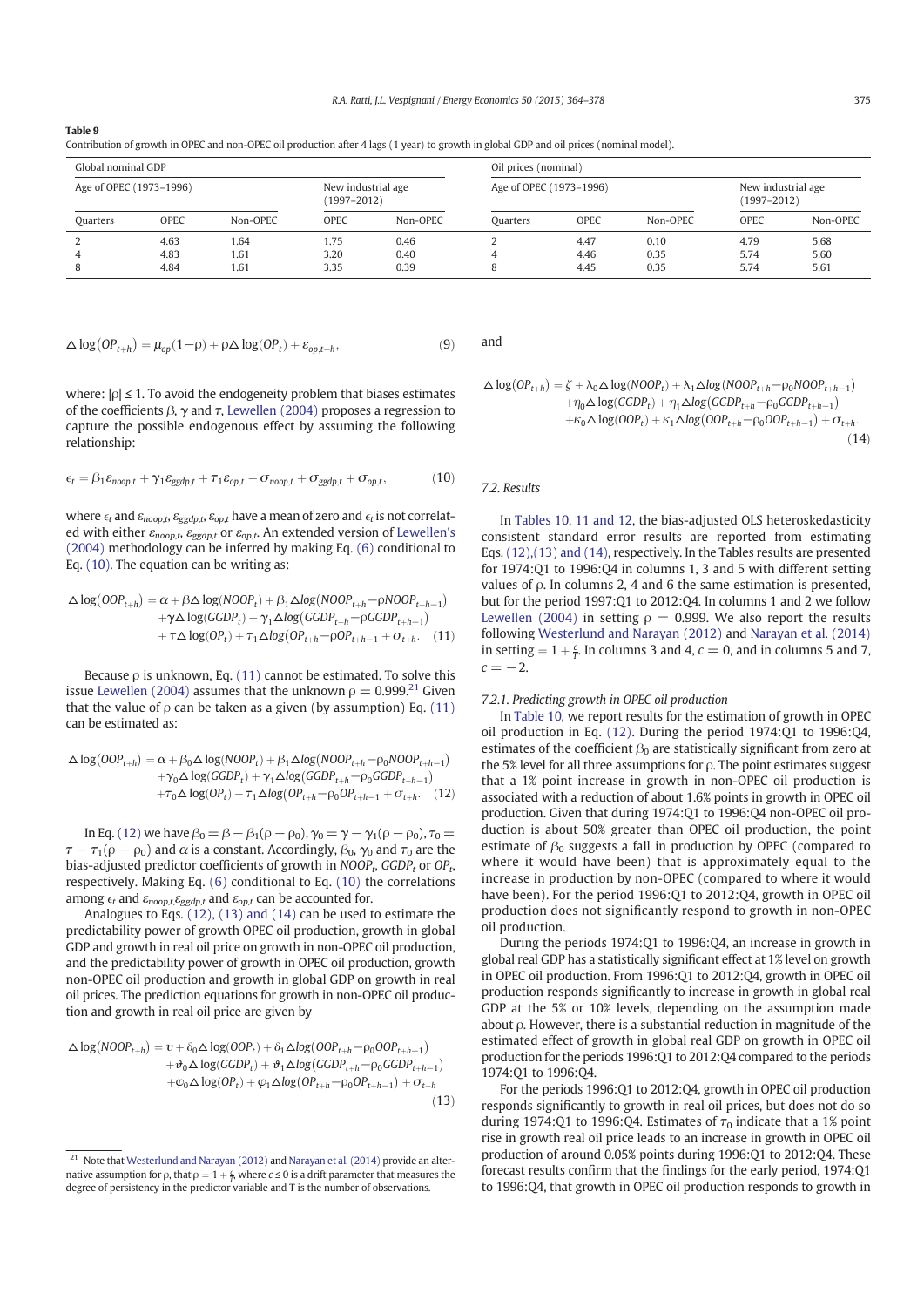#### Table 10

Forecasts of growth in OPEC oil production. Results of OLS bias-adjusted heteroskedasticity consistent standard errors and covariance under different ρ-values and  $h = 1$ .

|                     | Dependant variable: growth in OPEC oil production |                        |                       |                    |                           |                    |  |
|---------------------|---------------------------------------------------|------------------------|-----------------------|--------------------|---------------------------|--------------------|--|
|                     | $\rho = 0.999$                                    |                        | $\rho = 1$            |                    | $\rho = 1 + \frac{-2}{r}$ |                    |  |
|                     | 1974-1996                                         | 1997-2012<br>1974-1996 |                       | 1997-2012          | 1974-1996                 | 1997-2012          |  |
|                     | Coefficient (SE)                                  | Coefficient (SE)       | Coefficient (SE)      | Coefficient (SE)   | Coefficient (SE)          | Coefficient (SE)   |  |
| $\alpha$            | $-0.031$ <sup>a</sup>                             | $-0.003$               | $-0.031$ <sup>a</sup> | $-0.003$           | $-0.031$ <sup>a</sup>     | $-0.003$           |  |
|                     | (0.011)                                           | (0.003)                | (0.009)               | (0.003)            | (0.009)                   | (0.003)            |  |
| $\beta_0$           | $-1.652^{\rm b}$                                  | 0.237                  | $-1.651^{\rm b}$      | 0.238              | $-1.678^{\rm b}$          | 0.236              |  |
|                     | (0.715)                                           | (0.377)                | (0.655)               | (0.426)            | (0.648)                   | (0.421)            |  |
| $\beta_1$           | 1.372 <sup>b</sup>                                | 0.051                  | 1.372 <sup>a</sup>    | 0.051              | 1.372 <sup>a</sup>        | 0.051              |  |
|                     | (0.556)                                           | (0.250)                | (0.517)               | (0.280)            | (0.517)                   | (0.282)            |  |
| $\gamma_0$          | 5.051 <sup>a</sup>                                | 1.023 <sup>c</sup>     | 5.060 <sup>a</sup>    | 1.023 <sup>b</sup> | 5.026 <sup>a</sup>        | 1.018 <sup>b</sup> |  |
|                     | (1.368)                                           | (0.525)                | (1.337)               | (0.486)            | (1.327)                   | (0.488)            |  |
| $\gamma_1$          | 1.697                                             | 0.234                  | 1.697                 | 0.234              | 1.697                     | 0.234              |  |
|                     | (1.305)                                           | (0.654)                | (1.175)               | (0.701)            | (1.175)                   | (0.701)            |  |
| $\tau_0$            | $-0.074$                                          | 0.047 <sup>b</sup>     | $-0.075$              | 0.047 <sup>b</sup> | $-0.073$                  | 0.047 <sup>b</sup> |  |
|                     | (0.062)                                           | (0.023)                | (0.047)               | (0.021)            | (0.046)                   | (0.021)            |  |
| $\tau_1$            | $-0.068$                                          | 0.003                  | $-0.068$              | 0.003              | $-0.068$                  | 0.003              |  |
|                     | (0.049)                                           | (0.018)                | (0.046)               | (0.022)            | (0.046)                   | (0.023)            |  |
| $R^2$               | 0.35                                              | 0.28                   | 0.35                  | 0.28               | 0.35                      | 0.28               |  |
| adj. R <sup>2</sup> | 0.30                                              | 0.21                   | 0.30                  | 0.21               | 0.30                      | 0.21               |  |
| F-stat.             | 7.45                                              | 3.77                   | 7.45                  | 3.77               | 7.45                      | 3.77               |  |
| n                   | 90                                                | 64                     | 90                    | 64                 | 90                        | 64                 |  |

Lag order was selected by Schwarz Bayesian Criterion (SBC). Standard errors are given in parenthesis. Results are robust when a dummy variable accounting for the Global Financial Crisis (GFC) is introduced for the third and fourth quarters of 2008, in line with Perri and Quadrini (2011) identification of this crisis.

<sup>a</sup> Indicates coefficients are statistically significant at 1%.

**b** Indicates coefficients are statistically significant at 5%.

 $c$  Indicates coefficients are statistically significant at 10%.

# non-OPEC oil production but not to growth in real oil price, are reversed for the later period 1996:Q1 to 2012:Q4.

# 7.2.2. Predicting growth in non-OPEC oil production

We now turn to the estimation of Eq. (13), where growth in non-OPEC oil production is the dependant variable. In Table 11, the only adjusted-bias predictor coefficient which is statistically significant is  $\varphi$ <sub>0</sub>, indicating that a 1% point increase in real oil prices is associated

with about a 0.02% point rise in growth in non-OPEC oil production. For the periods 1996:Q1 to 2012:Q4, no predictor coefficients are statistically significant at conventional levels. Dées et al. (2007) note that non-OPEC oil production is limited by geological and institutional conditions, with the implication that growth in non-OPEC oil production is not responsive in the short-run to the variables growth in global real GDP, growth in OPEC oil production and growth in real oil price.

#### Table 11

Forecasts of growth in non-OPEC oil production. Results of OLS bias-adjusted heteroskedasticity consistent standard errors and covariance under different  $\rho$ -values and  $h = 1$ .

|             | Dependant variable: growth in non-OPEC oil production |                    |                    |                    |                    |                           |  |
|-------------|-------------------------------------------------------|--------------------|--------------------|--------------------|--------------------|---------------------------|--|
|             | $\rho = 0.999$                                        |                    | $\rho = 1$         |                    |                    | $\rho = 1 + \frac{-2}{T}$ |  |
|             | 1974-1996                                             | 1997-2012          | 1974-1996          | 1997-2012          | 1974-1996          | 1997-2012                 |  |
|             | Coefficient (SE)                                      | Coefficient (SE)   | Coefficient (SE)   | Coefficient (SE)   | Coefficient (SE)   | Coefficient (SE)          |  |
| $\upsilon$  | 0.002 <sup>a</sup>                                    | $-0.001^{\rm b}$   | 0.002              | $-0.001$           | 0.002              | $-0.003$                  |  |
|             | (0.002)                                               | (0.001)            | (0.002)            | (0.001)            | (0.002)            | (0.003)                   |  |
| $\delta_0$  | 0.036                                                 | 0.007              | 0.036              | 0.007              | 0.035              | 0.236                     |  |
|             | (0.025)                                               | (0.089)            | (0.024)            | (0.089)            | (0.024)            | (0.421)                   |  |
| $\delta_1$  | 0.027 <sup>c</sup>                                    | 0.011              | 0.026 <sup>c</sup> | 0.011              | 0.026c             | 0.051                     |  |
|             | (0.015)                                               | (0.079)            | (0.015)            | (0.079)            | (0.015)            | (0.282)                   |  |
| $v_0$       | 0.329                                                 | 0.198              | 0.329              | 0.198              | 0.329              | 0.197                     |  |
|             | (0.280)                                               | (0.224)            | (0.281)            | (0.229)            | (0.281)            | (0.225)                   |  |
| $v_1$       | 0.329                                                 | 0.074              | 0.328              | 0.075              | 0.328              | 0.075                     |  |
|             | (0.269)                                               | (0.313)            | (0.268)            | (0.314)            | (0.269)            | (0.315)                   |  |
| $\varphi_0$ | 0.020 <sup>c</sup>                                    | 0.001              | 0.021c             | 0.001 <sup>c</sup> | 0.021 <sup>c</sup> | 0.001 <sup>c</sup>        |  |
|             | (0.012)                                               | (0.001)            | (0.013)            | (0.000)            | (0.012)            | (0.000)                   |  |
| $\varphi_1$ | 0.000                                                 | 0.016 <sup>c</sup> | 0.000              | 0.017 <sup>c</sup> | 0.000              | 0.016 <sup>c</sup>        |  |
|             | (0.000)                                               | (0.008)            | (0.009)            | (0.008)            | (0.000)            | (0.007)                   |  |
| $R^2$       | 0.10                                                  | 0.07               | 0.10               | 0.07               | 0.10               | 0.07                      |  |
| adj. $R^2$  | 0.04                                                  | 0.03               | 0.04               | 0.03               | 0.04               | 0.03                      |  |
| F-stat.     | 1.64                                                  | 0.7                | 1.64               | 0.7                | 1.64               | 0.7                       |  |
| n           | 90                                                    | 64                 | 90                 | 64                 | 90                 | 64                        |  |

Lag order was selected by Schwarz Bayesian Criterion (SBC). Standard errors are given in parenthesis. Results are robust when a dummy variable accounting for the Global Financial Crisis (GFC) is introduced for the third and fourth quarters of 2008, in line with Perri and Quadrini (2011) identification of this crisis.

a Indicates coefficients are statistically significant at 1%.

**b** Indicates coefficients are statistically significant at 5%.

 $c$  Indicates coefficients are statistically significant at 10%.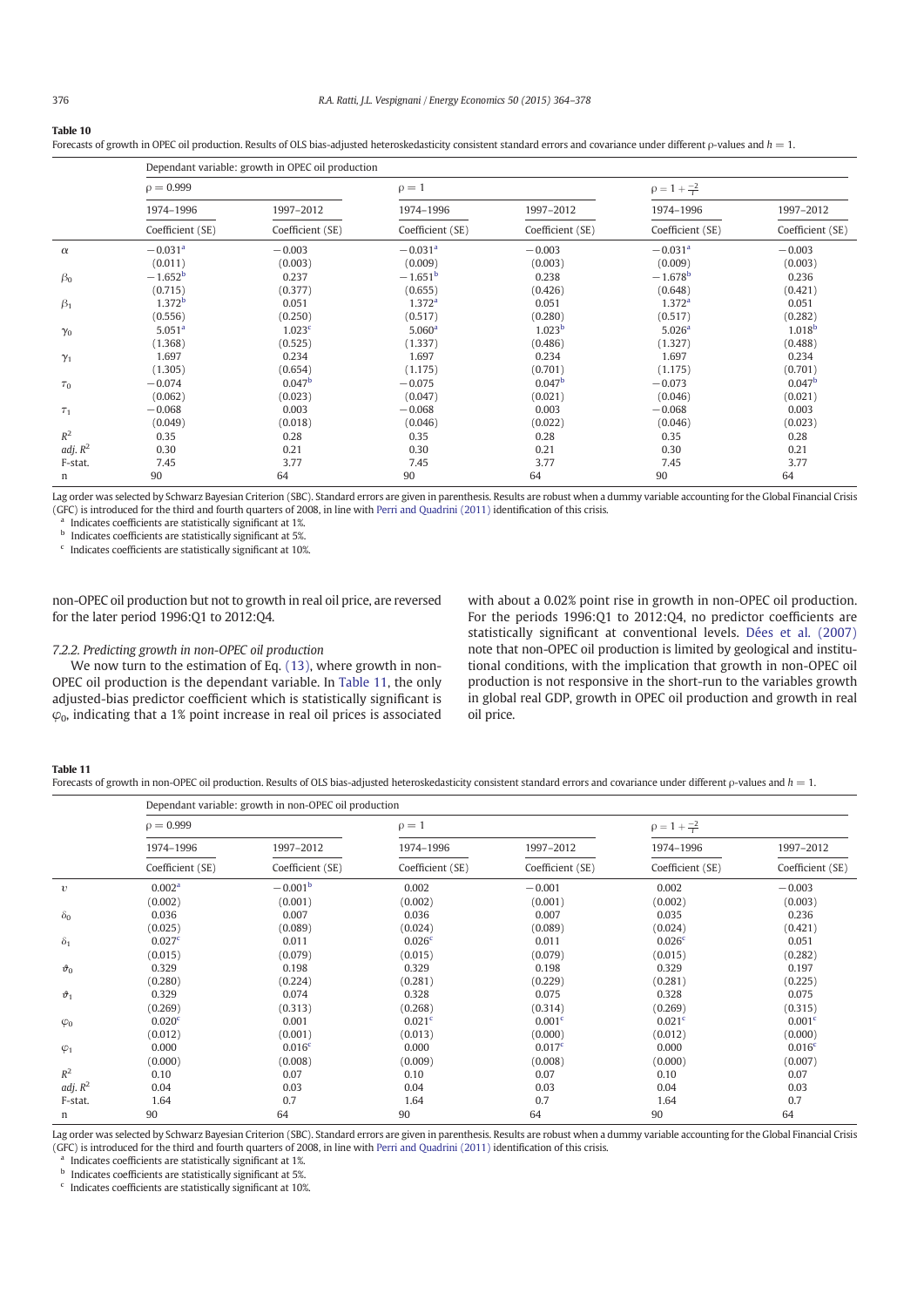| Table 12                                                                                                                                                    |  |
|-------------------------------------------------------------------------------------------------------------------------------------------------------------|--|
| Forecasts of real oil price. Results of OLS bias-adiusted heteroskedasticity consistent standard errors and covariance under different o-values and $h=1$ . |  |

|             | Dependant variable: growth in real oil price |                     |                  |                     |                           |                     |  |
|-------------|----------------------------------------------|---------------------|------------------|---------------------|---------------------------|---------------------|--|
|             | $\rho = 0.999$                               |                     | $\rho = 1$       |                     | $\rho = 1 + \frac{-2}{r}$ |                     |  |
|             | 1974-1996                                    | 1997-2012           | 1974-1996        | 1997-2012           | 1974-1996                 | 1997-2012           |  |
|             | Coefficient (SE)                             | Coefficient (SE)    | Coefficient (SE) | Coefficient (SE)    | Coefficient (SE)          | Coefficient (SE)    |  |
| $\zeta$     | $-0.020b$                                    | $-0.020$            | $-0.021$         | $-0.020$            | $-0.020$                  | $-0.020$            |  |
|             | (0.028)                                      | (0.020)             | (0.028)          | (0.030)             | (0.028)                   | (0.027)             |  |
| $\lambda_0$ | $-0.528$                                     | $-2.410$            | $-0.527$         | $-2.413$            | $-0.546$                  | $-2.352$            |  |
|             | (1.894)                                      | (2.414)             | (1.894)          | (2.416)             | (1.880)                   | (2.390)             |  |
| $\lambda_1$ | 0.929                                        | $-3.074^c$          | 0.929            | $-3.074^c$          | 0.930                     | $-3.074^c$          |  |
|             | (1.181)                                      | (1.769)             | (1.180)          | (1.769)             | (1.181)                   | (1.769)             |  |
| $\eta_0$    | 3.904                                        | 10.342 <sup>a</sup> | 3.902            | 10.357 <sup>a</sup> | 3.933                     | 10.008 <sup>a</sup> |  |
|             | (3.682)                                      | (3.970)             | (3.683)          | (3.950)             | (3.659)                   | (3.890)             |  |
| $\eta_1$    | $-1.522$                                     | 17.442 <sup>a</sup> | $-1.522$         | 17.442 <sup>a</sup> | $-1.521$                  | 17.442 <sup>a</sup> |  |
|             | (2.340)                                      | (6.208)             | (2.340)          | (6.208)             | (2.340)                   | (6.208)             |  |
| $\kappa_0$  | $-0.688$ c                                   | $-0.358$            | $-0.689c$        | $-0.358$            | $-0.681$ <sup>c</sup>     | $-0.372$            |  |
|             | (0.376)                                      | (1.191)             | (0.377)          | (1.192)             | (0.373)                   | (1.175)             |  |
| $\kappa_1$  | $-0.387$                                     | 0.748               | $-0.387$         | 0.747               | $-0.387$                  | 0.748               |  |
|             | (0.271)                                      | (1.144)             | (0.271)          | (1.144)             | (0.271)                   | (1.144)             |  |
| $R^2$       | 0.07                                         | 0.36                | 0.07             | 0.36                | 0.07                      | 0.36                |  |
| F-stat.     | 1.00                                         | 5.44                | 1.00             | 5.44                | 1.00                      | 5.44                |  |
| n           | 90                                           | 64                  | 90               | 64                  | 90                        | 64                  |  |

Lag order was selected by Schwarz Bayesian Criterion (SBC). Standard errors are given in parenthesis. Results are robust when a dummy variable accounting for the Global Financial Crisis (GFC) is introduced for the third and fourth quarters of 2008, in line with Perri and Quadrini (2011) identification of this crisis.

Indicates coefficients are statistically significant at 1%.

**b** Indicates coefficients are statistically significant at 5%.

 $c$  Indicates coefficients are statistically significant at 10%.

# 7.2.3. Predicting growth in real oil price

In Table 12, we report results for the estimation on Eq. (14), where growth in real oil price is predicted. Consistent, with Hamilton's (2011) view, there are remarkable changes between the two periods in terms of the variables that have predictive power for growth in real oil price. During the periods 1974:Q1 to 1996:Q4 only growth in OPEC oil production is statistically significant in explaining growth in real oil prices (indicated by statistical significance of the coefficient  $\kappa_0$ ). For the periods 1996:Q1 to 2012:Q4 only growth in real global GDP is statistically significant in explaining real oil prices (reflected by statistical significance of  $\eta_0$ ).

# 8. Discussion and conclusion

Hamilton identifies 1973 to 1996 as "the age of OPEC" and 1997 to the present as "a new industrial age." The impulse response results for the "A new industrial age" suggest a number of changes compared to the results for "the age of OPEC". First, growth in OPEC oil production decreases significantly with positive shocks to growth in non-OPEC oil production in the earlier period, but does not do so in the "new industrial age". In the "new industrial age" growth in OPEC oil production rises significantly with an increase in oil prices, unlike during "the age of OPEC" period. Growth in OPEC oil production response to positive innovation in growth in global GDP is statistically significant but much smaller over 1997:Q1–2012:Q4 than over the 1974:Q1–1996:Q4 period. During 1997:Q1–2012:Q4 the negative effect on change in real oil price of positive shocks to growth in non-OPEC oil production is larger in absolute value than that of positive shocks to growth in OPEC oil production.

Structural shocks to growth in non-OPEC oil production make a large cumulative contribution to growth in OPEC oil production. The reverse does not hold. The effect of shocks to growth in non-OPEC oil production on cumulative growth in OPEC oil production is larger over 1974–1996 than over 1997–2012. Shocks to growth in OPEC oil production make large cumulative contribution to change in real oil price and vice versa. Shocks to growth in non-OPEC oil production do not make a large cumulative contribution to change in real oil price and vice versa.

Results are consistent with important changes in the global oil market. Strong global demand has maintained real oil price at high levels over most of 1997:Q1–2012:Q4. There has been a major change in the behavior of OPEC from reacting to non-OPEC oil production from 1974 to 1996 and to responding to higher real oil price from 1997 to 2012. Consistent with the results from the SVAR analysis, the use of a new econometric prediction technique suggests that during the "the age of OPEC", growth in OPEC oil production can be predicted by growth in non-OPEC oil production and growth in global economic growth, and that during the "new industrial age" period, growth in OPEC oil production can be predicted by change in real oil prices and growth in global GDP. These findings suggest a more market-oriented oil production strategy by OPEC since 1997.

# Appendix A. Supplementary data

Supplementary data to this article can be found online at http://dx. doi.org/10.1016/j.eneco.2014.12.001.

# References

- Alkhathlan, K., Gately, D., Javid, M., 2014. Analysis of Saudi Arabia's behavior within OPEC and the world oil market. Energy Policy 64, 209–225.
- Andrews, D.W.K., Fair, R.C., 1988. Inference in nonlinear econometric models with structural change. Rev. Econ. Stud. 55, 615–639.
- Arouri, M.E.H., Lahiani, A., Lévy, A., Nguyen, D.K., 2012. Forecasting the conditional volatility of oil spot and futures prices with structural breaks and long memory models. Energy Econ. 34 (1), 283–293.
- Barros, C.P., Gil-Alana, L.A., Payne, J.E., 2011. An analysis of oil production by OPEC countries: persistence, breaks, and outliers. Energy Policy 39, 442–453.
- Cairns, R.D., Calfucura, E., 2012. OPEC: market failure or power failure? Energy Policy 50, 570–580.
- Chow, Gregory C., 1960. Tests of equality between sets of coefficients in two linear regressions. Econometrica 28, 591–605.
- Dées, S., Karadeloglou, P., Kaufmann, R.K., Sánchez, M., 2007. Modelling the world oil market: assessment of a quarterly econometric model. Energy Policy 35, 178–191.
- Fan, Jianqing, Yao, Qiwei, 2003. Nonlinear Time Series: Nonparametric and Parametric Methods. Springer-Verlag, New York. Ferreira, P., Soares, I., Araújo, M., 2005. Liberalisation, consumption heterogeneity and the
- dynamics of energy prices. Energy Policy 33 (17), 2244–2255. Gately, D., 2007. What oil export levels should we expect from OPEC? Energy J. 28,
- 151–173.